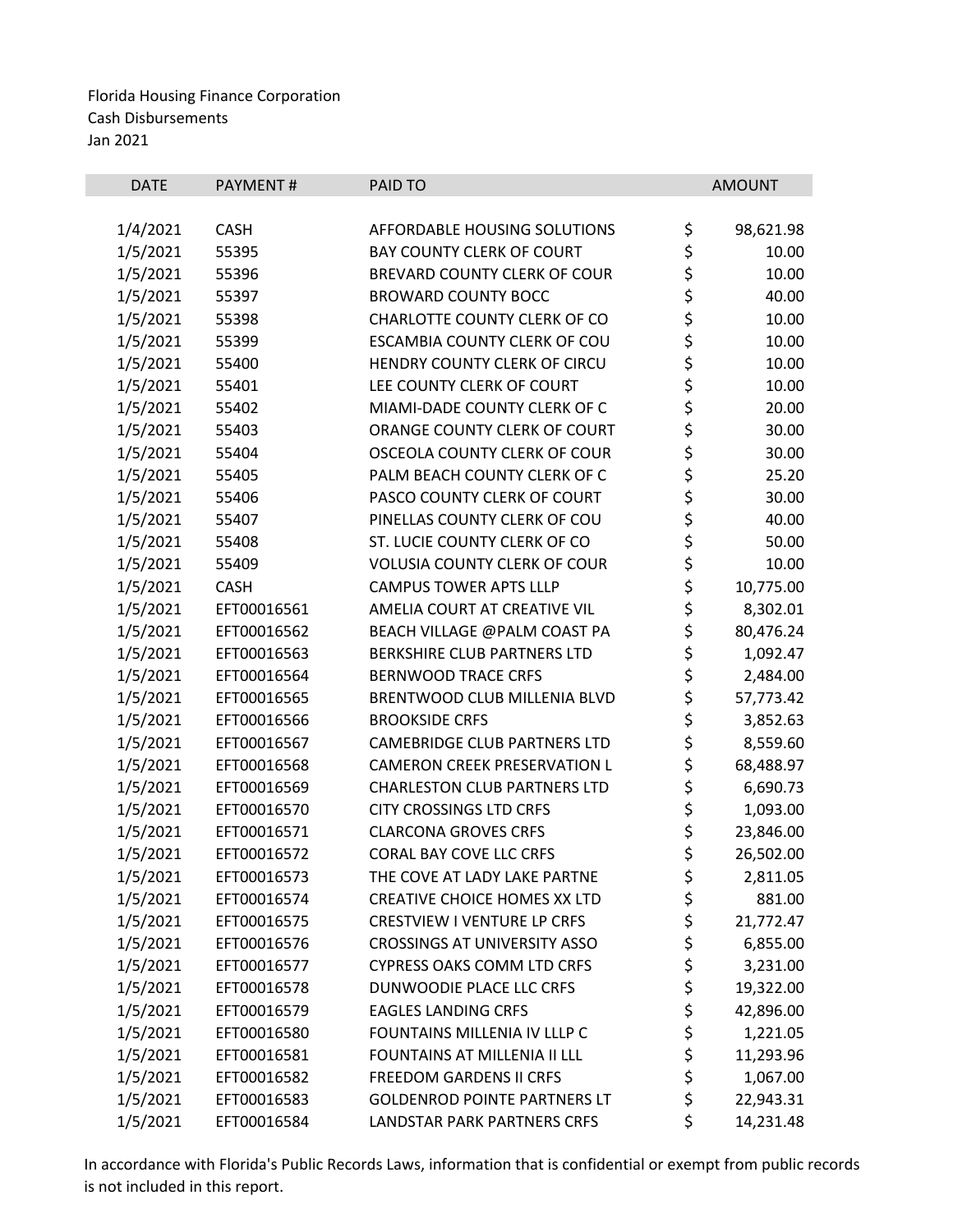| <b>DATE</b> | <b>PAYMENT#</b> | PAID TO                                 |          | <b>AMOUNT</b> |
|-------------|-----------------|-----------------------------------------|----------|---------------|
|             |                 |                                         |          |               |
| 1/5/2021    | EFT00016585     | LEE VISTA CLUB PARTNERS LTD             | \$       | 5,514.11      |
| 1/5/2021    | EFT00016586     | LENNARD ROAD PARTNERS LTD CR            | \$       | 127,743.80    |
| 1/5/2021    | EFT00016587     | LOFTS AT MONROE CRFS                    | \$       | 1,256.00      |
| 1/5/2021    | EFT00016588     | LOS ALTOS CRFS                          | \$       | 14,746.00     |
| 1/5/2021    | EFT00016589     | MILLENIA DEVELOPMENT GROUP L            | \$       | 14,152.29     |
| 1/5/2021    | EFT00016590     | NASSAU CLUB PARTNERS LTD CR             | \$<br>\$ | 56.55         |
| 1/5/2021    | EFT00016591     | OVIEDO TOWN CENTRE III LLLP             |          | 8,545.60      |
| 1/5/2021    | EFT00016592     | <b>PARK TERRACE CRFS</b>                |          | 4,030.00      |
| 1/5/2021    | EFT00016593     | PINE RUN VILLAS CRFS                    | \$<br>\$ | 38,544.90     |
| 1/5/2021    | EFT00016594     | PLAZA AT THE LYRIC CRFS                 | \$\$\$   | 12,576.00     |
| 1/5/2021    | EFT00016595     | PROSPECT PARK PRESERVATION L            |          | 47,152.35     |
| 1/5/2021    | EFT00016596     | <b>REGATTA BAY CRFS</b>                 |          | 732.29        |
| 1/5/2021    | EFT00016597     | RIVER RIDGE APTS LTD CRFS               | \$       | 16,996.64     |
| 1/5/2021    | EFT00016598     | <b>SCOTT CARVER II A &amp; II B CRF</b> | \$       | 3,274.00      |
| 1/5/2021    | EFT00016599     | VILLAS DEL LAGO CRFS                    | \$       | 48,009.00     |
| 1/5/2021    | EFT00016600     | <b>WILLOW LAKE APT CRFS</b>             | \$<br>\$ | 3,050.00      |
| 1/5/2021    | EFT00016601     | WINTER COUNTRY GARDEN ASSOC             |          | 1,224.23      |
| 1/5/2021    | EFT00016602     | <b>WOODWINDS CRFS</b>                   | \$       | 15,050.00     |
| 1/5/2021    | EFT00016603     | CITY OF HOLLYWOOD (ATTN: TRE            | \$       | 220,455.65    |
| 1/5/2021    | EFT00016604     | CITY OF TAMARAC CONCENTRATIO            | \$       | 400,000.00    |
| 1/5/2021    | EFT00016605     | <b>MONROE COUNTY</b>                    | \$       | 300,000.00    |
| 1/5/2021    | EFT00016606     | DATABANK IMX LLC                        | \$       | 11,272.50     |
| 1/5/2021    | EFT00016607     | SPINAL CORD LIVING-ASSISTANC            | \$       | 123,054.61    |
| 1/5/2021    | EFT00016608     | TRANSAMERICA LIFE INSURANCE             | \$       | 104.25        |
| 1/6/2021    | <b>CASH</b>     | STATE OF FLORIDA DEPT OF FIN            | \$       | 15,000,000.00 |
| 1/7/2021    | 55410           | DUVAL COUNTY CLERK OF COURT             | \$       | 10.00         |
| 1/7/2021    | 55411           | LEE COUNTY CLERK OF COURT               | \$       | 10.00         |
| 1/7/2021    | 55412           | MIAMI-DADE COUNTY CLERK OF C            | \$       | 10.00         |
| 1/7/2021    | 55413           | OKALOOSA COUNTY CLERK OF COU            | \$       | 20.00         |
| 1/7/2021    | 55414           | ORANGE COUNTY CLERK OF COURT            | \$       | 10.00         |
| 1/7/2021    | 55415           | OSCEOLA COUNTY CLERK OF COUR            | \$       | 10.00         |
| 1/7/2021    | 55416           | ST. JOHNS COUNTY CLERK OF CO            | \$       | 20.00         |
| 1/7/2021    | 55417           | CONSTANT CONTACT, INC.                  | \$       | 1,989.00      |
| 1/7/2021    | 55418           | CORPORATE ORGANIZATIONAL INN            | \$       | 2,625.00      |
| 1/7/2021    | 55419           | <b>CORPORATION FOR SUPPORTIVE H</b>     | \$       | 5,100.00      |
| 1/7/2021    | 55420           | <b>FEDERAL EXPRESS CORP</b>             | \$<br>\$ | 495.77        |
| 1/7/2021    | 55421           | FLORIDA DEPARTMENT OF STATE             |          | 385.84        |
| 1/7/2021    | 55422           | FLORIDA HOUSING COALITION, I            | \$       | 33,312.50     |
| 1/7/2021    | 55423           | <b>GREATAMERICA FINANCIAL SERVI</b>     | \$       | 1,278.00      |
| 1/7/2021    | 55424           | HUB INTERNATIONAL FLORIDA               | \$       | 1,876.00      |
| 1/7/2021    | 55425           | LATHAM, LUNA, EDEN & BEAUDIN            | \$       | 377.00        |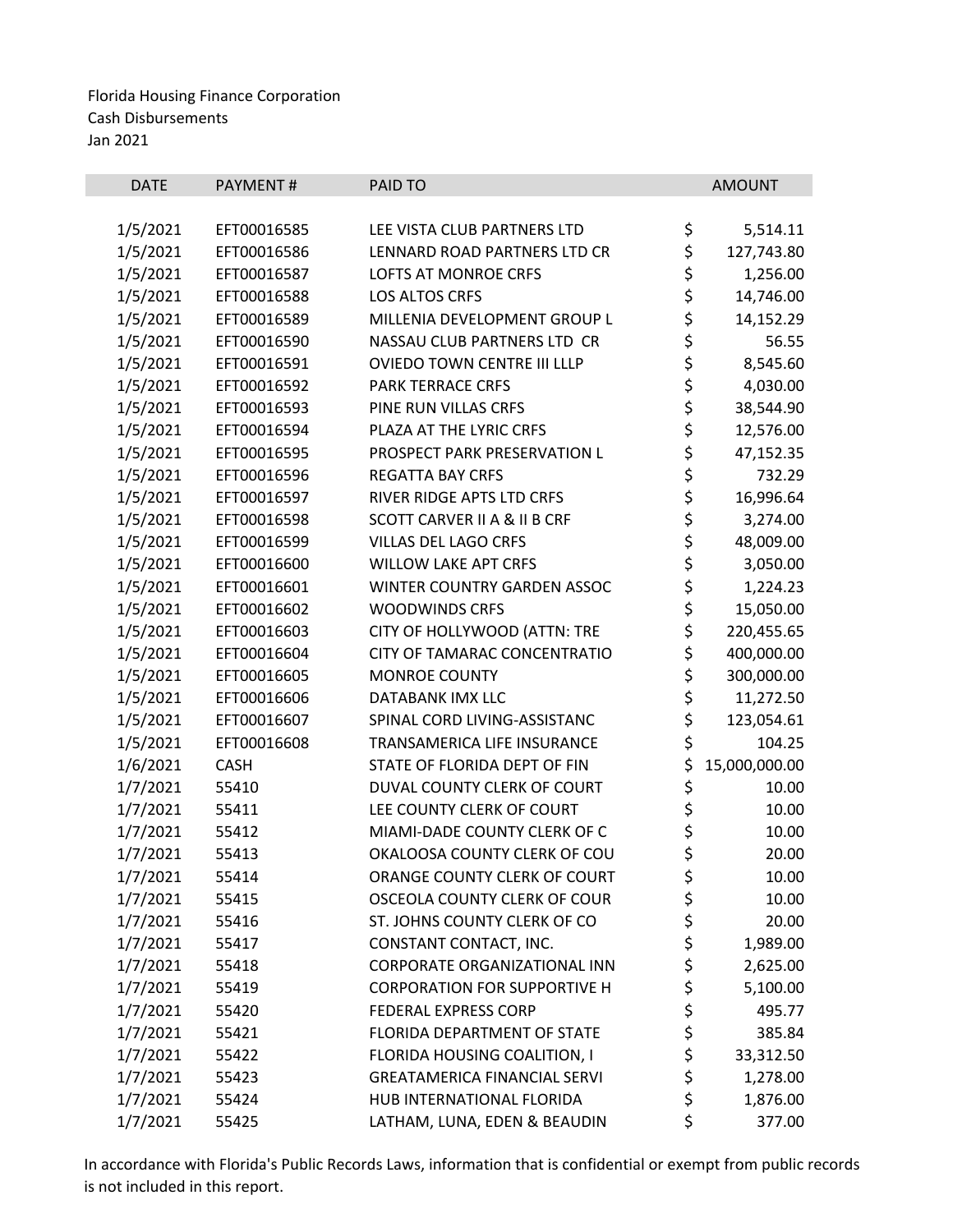| \$<br>1/7/2021<br>55426<br>LOBBY TOOLS, INC.<br>5,350.00<br>\$<br>1/7/2021<br>55427<br>MMS GROUP LLC<br>50.00<br>\$<br>1/7/2021<br>20,828.69<br>55428<br>NATIONWIDE INSURANCE COMPANY<br>\$<br>1/7/2021<br>55429<br>NEW BEGINNINGS TITLE CO LLC<br>10.00<br>\$<br>1/7/2021<br>883.16<br>55430<br>PHIPPS REPORTING<br>\$<br>\$<br>1/7/2021<br>300.00<br>55431<br><b>QUICKEN LOANS</b><br>1/7/2021<br>55432<br>AMERINATIONAL COMMUNITY SERV<br>4,237.00<br>\$<br>1/7/2021<br><b>BANKYAN POINT ASSOCIATED LTD</b><br>19,000.00<br>EFT00016609<br>\$<br>1/7/2021<br>EFT00016610<br><b>BDG BANYAN COURT LP CRFS</b><br>14,707.00<br>\$<br>1/7/2021<br>EFT00016611<br>BELLE ISLE APT PARTNERS LTD<br>24,092.82<br>\$<br>1/7/2021<br><b>BONITA COVE CRFS</b><br>EFT00016612<br>14,823.00<br>\$<br>1/7/2021<br>EFT00016613<br><b>BOWDEN ROAD HOUSING, LTD CR</b><br>12,226.00<br>\$<br>1/7/2021<br>EFT00016614<br><b>BRIDGEWATER CLUB PARTNERS CR</b><br>57,972.24<br>\$<br>1/7/2021<br>EFT00016615<br><b>BRITTANY BAY PARTNERS II LTD</b><br>15,343.67<br>\$<br>1/7/2021<br>EFT00016616<br><b>BROWNSVILLE VILLAGE I LTD.</b><br>27,480.00<br>\$<br>1/7/2021<br>70,075.00<br>EFT00016617<br><b>CROSSINGS AT UNIVERSITY ASSO</b><br>\$<br>1/7/2021<br>EFT00016618<br>FOUNTAINS SAN REMO COURT LTD<br>2,280.00<br>\$<br>1/7/2021<br>EFT00016619<br><b>HERITAGE PARK APT LTD CRFS</b><br>11,283.81<br>\$<br>\$<br>1/7/2021<br>EFT00016620<br>LAKE SHERWOOD PARTNERS PH 6-<br>1,859.14<br>81,162.90<br>1/7/2021<br>EFT00016621<br>THE LANDINGS ON MILLENIA BLV<br>\$<br>1/7/2021<br>11,631.86<br>EFT00016622<br><b>LANDSTAR PARK PARTNERS CRFS</b><br>\$<br>1/7/2021<br>EFT00016623<br>LENNARD ROAD PARTNERS LTD CR<br>463.05<br>\$<br>1/7/2021<br>EFT00016624<br>LINCOLN SANTA CLARA II LLC C<br>1,692.20<br>\$<br>1/7/2021<br>EFT00016625<br>MILLENIA DEVELOPMENT GROUP L<br>16,768.46<br>\$<br>32,368.04<br>1/7/2021<br>EFT00016626<br><b>MOSS PARK PARTNERS LTD CRFS</b><br>\$<br>1/7/2021<br>EFT00016627<br>OSCEOLA POINTE PARTNERS LTD<br>9,129.76<br>\$<br>1/7/2021<br>EFT00016628<br>OVIEDO TOWN CENTRE DEV GROUP<br>2,167.24<br>\$<br>1/7/2021<br>EFT00016629<br>OVIDEO TOWN CENTRE II PARTNE<br>855.16<br>\$<br>1/7/2021<br>EFT00016630<br>OVIEDO TOWN CENTRE III LLLP<br>3,665.63<br>SOUTHWINDS PARTNERS LLLP CRF<br>\$<br>5,451.35<br>1/7/2021<br>EFT00016631<br>\$<br>1/7/2021<br>SPRING LAKE COVE LLLP CRFS<br>66,994.12<br>EFT00016632<br>\$<br>1/7/2021<br>SPRING LAKE COVE II LTD CRFS<br>6,277.04<br>EFT00016633<br>\$<br>1/7/2021<br>EFT00016634<br>SREIT THOMAS CHASE APTS CRFS<br>4,651.00<br>\$<br>1/7/2021<br>SREIT TUSCAN ISLE LLC CRFS<br>828.00<br>EFT00016635<br>\$<br>1/7/2021<br>EFT00016636<br>SREIT VILLA BISCAYNE LLC CRF<br>3,333.00 | <b>DATE</b> | PAYMENT# | PAID TO                    | <b>AMOUNT</b> |
|-----------------------------------------------------------------------------------------------------------------------------------------------------------------------------------------------------------------------------------------------------------------------------------------------------------------------------------------------------------------------------------------------------------------------------------------------------------------------------------------------------------------------------------------------------------------------------------------------------------------------------------------------------------------------------------------------------------------------------------------------------------------------------------------------------------------------------------------------------------------------------------------------------------------------------------------------------------------------------------------------------------------------------------------------------------------------------------------------------------------------------------------------------------------------------------------------------------------------------------------------------------------------------------------------------------------------------------------------------------------------------------------------------------------------------------------------------------------------------------------------------------------------------------------------------------------------------------------------------------------------------------------------------------------------------------------------------------------------------------------------------------------------------------------------------------------------------------------------------------------------------------------------------------------------------------------------------------------------------------------------------------------------------------------------------------------------------------------------------------------------------------------------------------------------------------------------------------------------------------------------------------------------------------------------------------------------------------------------------------------------------------------------------------------------------------------------------------------------------------------------------------------------------------------------------------------------------------------------------------------------------------------------------------------------------------------------------------------------------------------------------------|-------------|----------|----------------------------|---------------|
|                                                                                                                                                                                                                                                                                                                                                                                                                                                                                                                                                                                                                                                                                                                                                                                                                                                                                                                                                                                                                                                                                                                                                                                                                                                                                                                                                                                                                                                                                                                                                                                                                                                                                                                                                                                                                                                                                                                                                                                                                                                                                                                                                                                                                                                                                                                                                                                                                                                                                                                                                                                                                                                                                                                                                           |             |          |                            |               |
|                                                                                                                                                                                                                                                                                                                                                                                                                                                                                                                                                                                                                                                                                                                                                                                                                                                                                                                                                                                                                                                                                                                                                                                                                                                                                                                                                                                                                                                                                                                                                                                                                                                                                                                                                                                                                                                                                                                                                                                                                                                                                                                                                                                                                                                                                                                                                                                                                                                                                                                                                                                                                                                                                                                                                           |             |          |                            |               |
|                                                                                                                                                                                                                                                                                                                                                                                                                                                                                                                                                                                                                                                                                                                                                                                                                                                                                                                                                                                                                                                                                                                                                                                                                                                                                                                                                                                                                                                                                                                                                                                                                                                                                                                                                                                                                                                                                                                                                                                                                                                                                                                                                                                                                                                                                                                                                                                                                                                                                                                                                                                                                                                                                                                                                           |             |          |                            |               |
|                                                                                                                                                                                                                                                                                                                                                                                                                                                                                                                                                                                                                                                                                                                                                                                                                                                                                                                                                                                                                                                                                                                                                                                                                                                                                                                                                                                                                                                                                                                                                                                                                                                                                                                                                                                                                                                                                                                                                                                                                                                                                                                                                                                                                                                                                                                                                                                                                                                                                                                                                                                                                                                                                                                                                           |             |          |                            |               |
|                                                                                                                                                                                                                                                                                                                                                                                                                                                                                                                                                                                                                                                                                                                                                                                                                                                                                                                                                                                                                                                                                                                                                                                                                                                                                                                                                                                                                                                                                                                                                                                                                                                                                                                                                                                                                                                                                                                                                                                                                                                                                                                                                                                                                                                                                                                                                                                                                                                                                                                                                                                                                                                                                                                                                           |             |          |                            |               |
|                                                                                                                                                                                                                                                                                                                                                                                                                                                                                                                                                                                                                                                                                                                                                                                                                                                                                                                                                                                                                                                                                                                                                                                                                                                                                                                                                                                                                                                                                                                                                                                                                                                                                                                                                                                                                                                                                                                                                                                                                                                                                                                                                                                                                                                                                                                                                                                                                                                                                                                                                                                                                                                                                                                                                           |             |          |                            |               |
|                                                                                                                                                                                                                                                                                                                                                                                                                                                                                                                                                                                                                                                                                                                                                                                                                                                                                                                                                                                                                                                                                                                                                                                                                                                                                                                                                                                                                                                                                                                                                                                                                                                                                                                                                                                                                                                                                                                                                                                                                                                                                                                                                                                                                                                                                                                                                                                                                                                                                                                                                                                                                                                                                                                                                           |             |          |                            |               |
|                                                                                                                                                                                                                                                                                                                                                                                                                                                                                                                                                                                                                                                                                                                                                                                                                                                                                                                                                                                                                                                                                                                                                                                                                                                                                                                                                                                                                                                                                                                                                                                                                                                                                                                                                                                                                                                                                                                                                                                                                                                                                                                                                                                                                                                                                                                                                                                                                                                                                                                                                                                                                                                                                                                                                           |             |          |                            |               |
|                                                                                                                                                                                                                                                                                                                                                                                                                                                                                                                                                                                                                                                                                                                                                                                                                                                                                                                                                                                                                                                                                                                                                                                                                                                                                                                                                                                                                                                                                                                                                                                                                                                                                                                                                                                                                                                                                                                                                                                                                                                                                                                                                                                                                                                                                                                                                                                                                                                                                                                                                                                                                                                                                                                                                           |             |          |                            |               |
|                                                                                                                                                                                                                                                                                                                                                                                                                                                                                                                                                                                                                                                                                                                                                                                                                                                                                                                                                                                                                                                                                                                                                                                                                                                                                                                                                                                                                                                                                                                                                                                                                                                                                                                                                                                                                                                                                                                                                                                                                                                                                                                                                                                                                                                                                                                                                                                                                                                                                                                                                                                                                                                                                                                                                           |             |          |                            |               |
|                                                                                                                                                                                                                                                                                                                                                                                                                                                                                                                                                                                                                                                                                                                                                                                                                                                                                                                                                                                                                                                                                                                                                                                                                                                                                                                                                                                                                                                                                                                                                                                                                                                                                                                                                                                                                                                                                                                                                                                                                                                                                                                                                                                                                                                                                                                                                                                                                                                                                                                                                                                                                                                                                                                                                           |             |          |                            |               |
|                                                                                                                                                                                                                                                                                                                                                                                                                                                                                                                                                                                                                                                                                                                                                                                                                                                                                                                                                                                                                                                                                                                                                                                                                                                                                                                                                                                                                                                                                                                                                                                                                                                                                                                                                                                                                                                                                                                                                                                                                                                                                                                                                                                                                                                                                                                                                                                                                                                                                                                                                                                                                                                                                                                                                           |             |          |                            |               |
|                                                                                                                                                                                                                                                                                                                                                                                                                                                                                                                                                                                                                                                                                                                                                                                                                                                                                                                                                                                                                                                                                                                                                                                                                                                                                                                                                                                                                                                                                                                                                                                                                                                                                                                                                                                                                                                                                                                                                                                                                                                                                                                                                                                                                                                                                                                                                                                                                                                                                                                                                                                                                                                                                                                                                           |             |          |                            |               |
|                                                                                                                                                                                                                                                                                                                                                                                                                                                                                                                                                                                                                                                                                                                                                                                                                                                                                                                                                                                                                                                                                                                                                                                                                                                                                                                                                                                                                                                                                                                                                                                                                                                                                                                                                                                                                                                                                                                                                                                                                                                                                                                                                                                                                                                                                                                                                                                                                                                                                                                                                                                                                                                                                                                                                           |             |          |                            |               |
|                                                                                                                                                                                                                                                                                                                                                                                                                                                                                                                                                                                                                                                                                                                                                                                                                                                                                                                                                                                                                                                                                                                                                                                                                                                                                                                                                                                                                                                                                                                                                                                                                                                                                                                                                                                                                                                                                                                                                                                                                                                                                                                                                                                                                                                                                                                                                                                                                                                                                                                                                                                                                                                                                                                                                           |             |          |                            |               |
|                                                                                                                                                                                                                                                                                                                                                                                                                                                                                                                                                                                                                                                                                                                                                                                                                                                                                                                                                                                                                                                                                                                                                                                                                                                                                                                                                                                                                                                                                                                                                                                                                                                                                                                                                                                                                                                                                                                                                                                                                                                                                                                                                                                                                                                                                                                                                                                                                                                                                                                                                                                                                                                                                                                                                           |             |          |                            |               |
|                                                                                                                                                                                                                                                                                                                                                                                                                                                                                                                                                                                                                                                                                                                                                                                                                                                                                                                                                                                                                                                                                                                                                                                                                                                                                                                                                                                                                                                                                                                                                                                                                                                                                                                                                                                                                                                                                                                                                                                                                                                                                                                                                                                                                                                                                                                                                                                                                                                                                                                                                                                                                                                                                                                                                           |             |          |                            |               |
|                                                                                                                                                                                                                                                                                                                                                                                                                                                                                                                                                                                                                                                                                                                                                                                                                                                                                                                                                                                                                                                                                                                                                                                                                                                                                                                                                                                                                                                                                                                                                                                                                                                                                                                                                                                                                                                                                                                                                                                                                                                                                                                                                                                                                                                                                                                                                                                                                                                                                                                                                                                                                                                                                                                                                           |             |          |                            |               |
|                                                                                                                                                                                                                                                                                                                                                                                                                                                                                                                                                                                                                                                                                                                                                                                                                                                                                                                                                                                                                                                                                                                                                                                                                                                                                                                                                                                                                                                                                                                                                                                                                                                                                                                                                                                                                                                                                                                                                                                                                                                                                                                                                                                                                                                                                                                                                                                                                                                                                                                                                                                                                                                                                                                                                           |             |          |                            |               |
|                                                                                                                                                                                                                                                                                                                                                                                                                                                                                                                                                                                                                                                                                                                                                                                                                                                                                                                                                                                                                                                                                                                                                                                                                                                                                                                                                                                                                                                                                                                                                                                                                                                                                                                                                                                                                                                                                                                                                                                                                                                                                                                                                                                                                                                                                                                                                                                                                                                                                                                                                                                                                                                                                                                                                           |             |          |                            |               |
|                                                                                                                                                                                                                                                                                                                                                                                                                                                                                                                                                                                                                                                                                                                                                                                                                                                                                                                                                                                                                                                                                                                                                                                                                                                                                                                                                                                                                                                                                                                                                                                                                                                                                                                                                                                                                                                                                                                                                                                                                                                                                                                                                                                                                                                                                                                                                                                                                                                                                                                                                                                                                                                                                                                                                           |             |          |                            |               |
|                                                                                                                                                                                                                                                                                                                                                                                                                                                                                                                                                                                                                                                                                                                                                                                                                                                                                                                                                                                                                                                                                                                                                                                                                                                                                                                                                                                                                                                                                                                                                                                                                                                                                                                                                                                                                                                                                                                                                                                                                                                                                                                                                                                                                                                                                                                                                                                                                                                                                                                                                                                                                                                                                                                                                           |             |          |                            |               |
|                                                                                                                                                                                                                                                                                                                                                                                                                                                                                                                                                                                                                                                                                                                                                                                                                                                                                                                                                                                                                                                                                                                                                                                                                                                                                                                                                                                                                                                                                                                                                                                                                                                                                                                                                                                                                                                                                                                                                                                                                                                                                                                                                                                                                                                                                                                                                                                                                                                                                                                                                                                                                                                                                                                                                           |             |          |                            |               |
|                                                                                                                                                                                                                                                                                                                                                                                                                                                                                                                                                                                                                                                                                                                                                                                                                                                                                                                                                                                                                                                                                                                                                                                                                                                                                                                                                                                                                                                                                                                                                                                                                                                                                                                                                                                                                                                                                                                                                                                                                                                                                                                                                                                                                                                                                                                                                                                                                                                                                                                                                                                                                                                                                                                                                           |             |          |                            |               |
|                                                                                                                                                                                                                                                                                                                                                                                                                                                                                                                                                                                                                                                                                                                                                                                                                                                                                                                                                                                                                                                                                                                                                                                                                                                                                                                                                                                                                                                                                                                                                                                                                                                                                                                                                                                                                                                                                                                                                                                                                                                                                                                                                                                                                                                                                                                                                                                                                                                                                                                                                                                                                                                                                                                                                           |             |          |                            |               |
|                                                                                                                                                                                                                                                                                                                                                                                                                                                                                                                                                                                                                                                                                                                                                                                                                                                                                                                                                                                                                                                                                                                                                                                                                                                                                                                                                                                                                                                                                                                                                                                                                                                                                                                                                                                                                                                                                                                                                                                                                                                                                                                                                                                                                                                                                                                                                                                                                                                                                                                                                                                                                                                                                                                                                           |             |          |                            |               |
|                                                                                                                                                                                                                                                                                                                                                                                                                                                                                                                                                                                                                                                                                                                                                                                                                                                                                                                                                                                                                                                                                                                                                                                                                                                                                                                                                                                                                                                                                                                                                                                                                                                                                                                                                                                                                                                                                                                                                                                                                                                                                                                                                                                                                                                                                                                                                                                                                                                                                                                                                                                                                                                                                                                                                           |             |          |                            |               |
|                                                                                                                                                                                                                                                                                                                                                                                                                                                                                                                                                                                                                                                                                                                                                                                                                                                                                                                                                                                                                                                                                                                                                                                                                                                                                                                                                                                                                                                                                                                                                                                                                                                                                                                                                                                                                                                                                                                                                                                                                                                                                                                                                                                                                                                                                                                                                                                                                                                                                                                                                                                                                                                                                                                                                           |             |          |                            |               |
|                                                                                                                                                                                                                                                                                                                                                                                                                                                                                                                                                                                                                                                                                                                                                                                                                                                                                                                                                                                                                                                                                                                                                                                                                                                                                                                                                                                                                                                                                                                                                                                                                                                                                                                                                                                                                                                                                                                                                                                                                                                                                                                                                                                                                                                                                                                                                                                                                                                                                                                                                                                                                                                                                                                                                           |             |          |                            |               |
|                                                                                                                                                                                                                                                                                                                                                                                                                                                                                                                                                                                                                                                                                                                                                                                                                                                                                                                                                                                                                                                                                                                                                                                                                                                                                                                                                                                                                                                                                                                                                                                                                                                                                                                                                                                                                                                                                                                                                                                                                                                                                                                                                                                                                                                                                                                                                                                                                                                                                                                                                                                                                                                                                                                                                           |             |          |                            |               |
|                                                                                                                                                                                                                                                                                                                                                                                                                                                                                                                                                                                                                                                                                                                                                                                                                                                                                                                                                                                                                                                                                                                                                                                                                                                                                                                                                                                                                                                                                                                                                                                                                                                                                                                                                                                                                                                                                                                                                                                                                                                                                                                                                                                                                                                                                                                                                                                                                                                                                                                                                                                                                                                                                                                                                           |             |          |                            |               |
|                                                                                                                                                                                                                                                                                                                                                                                                                                                                                                                                                                                                                                                                                                                                                                                                                                                                                                                                                                                                                                                                                                                                                                                                                                                                                                                                                                                                                                                                                                                                                                                                                                                                                                                                                                                                                                                                                                                                                                                                                                                                                                                                                                                                                                                                                                                                                                                                                                                                                                                                                                                                                                                                                                                                                           |             |          |                            |               |
|                                                                                                                                                                                                                                                                                                                                                                                                                                                                                                                                                                                                                                                                                                                                                                                                                                                                                                                                                                                                                                                                                                                                                                                                                                                                                                                                                                                                                                                                                                                                                                                                                                                                                                                                                                                                                                                                                                                                                                                                                                                                                                                                                                                                                                                                                                                                                                                                                                                                                                                                                                                                                                                                                                                                                           |             |          |                            |               |
|                                                                                                                                                                                                                                                                                                                                                                                                                                                                                                                                                                                                                                                                                                                                                                                                                                                                                                                                                                                                                                                                                                                                                                                                                                                                                                                                                                                                                                                                                                                                                                                                                                                                                                                                                                                                                                                                                                                                                                                                                                                                                                                                                                                                                                                                                                                                                                                                                                                                                                                                                                                                                                                                                                                                                           |             |          |                            |               |
|                                                                                                                                                                                                                                                                                                                                                                                                                                                                                                                                                                                                                                                                                                                                                                                                                                                                                                                                                                                                                                                                                                                                                                                                                                                                                                                                                                                                                                                                                                                                                                                                                                                                                                                                                                                                                                                                                                                                                                                                                                                                                                                                                                                                                                                                                                                                                                                                                                                                                                                                                                                                                                                                                                                                                           |             |          |                            |               |
|                                                                                                                                                                                                                                                                                                                                                                                                                                                                                                                                                                                                                                                                                                                                                                                                                                                                                                                                                                                                                                                                                                                                                                                                                                                                                                                                                                                                                                                                                                                                                                                                                                                                                                                                                                                                                                                                                                                                                                                                                                                                                                                                                                                                                                                                                                                                                                                                                                                                                                                                                                                                                                                                                                                                                           |             |          |                            |               |
| EFT00016637<br>8,159.70                                                                                                                                                                                                                                                                                                                                                                                                                                                                                                                                                                                                                                                                                                                                                                                                                                                                                                                                                                                                                                                                                                                                                                                                                                                                                                                                                                                                                                                                                                                                                                                                                                                                                                                                                                                                                                                                                                                                                                                                                                                                                                                                                                                                                                                                                                                                                                                                                                                                                                                                                                                                                                                                                                                                   | 1/7/2021    |          | SREIT VISTA HAVEN LLC CRFS |               |
| \$<br>\$<br>1/7/2021<br>EFT00016638<br>STONE HARBOR PARTNERS II LTD<br>29,015.64                                                                                                                                                                                                                                                                                                                                                                                                                                                                                                                                                                                                                                                                                                                                                                                                                                                                                                                                                                                                                                                                                                                                                                                                                                                                                                                                                                                                                                                                                                                                                                                                                                                                                                                                                                                                                                                                                                                                                                                                                                                                                                                                                                                                                                                                                                                                                                                                                                                                                                                                                                                                                                                                          |             |          |                            |               |
| \$<br>1/7/2021<br>SUMMER LAKES APT II LTD CRFS<br>EFT00016639<br>14,209.00                                                                                                                                                                                                                                                                                                                                                                                                                                                                                                                                                                                                                                                                                                                                                                                                                                                                                                                                                                                                                                                                                                                                                                                                                                                                                                                                                                                                                                                                                                                                                                                                                                                                                                                                                                                                                                                                                                                                                                                                                                                                                                                                                                                                                                                                                                                                                                                                                                                                                                                                                                                                                                                                                |             |          |                            |               |
| \$<br>1/7/2021<br>SUNSET VIEW HUNT CLUB TR CRF<br>1,760.00<br>EFT00016640                                                                                                                                                                                                                                                                                                                                                                                                                                                                                                                                                                                                                                                                                                                                                                                                                                                                                                                                                                                                                                                                                                                                                                                                                                                                                                                                                                                                                                                                                                                                                                                                                                                                                                                                                                                                                                                                                                                                                                                                                                                                                                                                                                                                                                                                                                                                                                                                                                                                                                                                                                                                                                                                                 |             |          |                            |               |
| \$<br>1/7/2021<br>EFT00016641<br><b>TAYLOR PLACE LTD CRFS</b><br>25,346.30                                                                                                                                                                                                                                                                                                                                                                                                                                                                                                                                                                                                                                                                                                                                                                                                                                                                                                                                                                                                                                                                                                                                                                                                                                                                                                                                                                                                                                                                                                                                                                                                                                                                                                                                                                                                                                                                                                                                                                                                                                                                                                                                                                                                                                                                                                                                                                                                                                                                                                                                                                                                                                                                                |             |          |                            |               |
| \$<br>1/7/2021<br>1,610.00<br>EFT00016642<br>TIMBER TRACE TR CRFS                                                                                                                                                                                                                                                                                                                                                                                                                                                                                                                                                                                                                                                                                                                                                                                                                                                                                                                                                                                                                                                                                                                                                                                                                                                                                                                                                                                                                                                                                                                                                                                                                                                                                                                                                                                                                                                                                                                                                                                                                                                                                                                                                                                                                                                                                                                                                                                                                                                                                                                                                                                                                                                                                         |             |          |                            |               |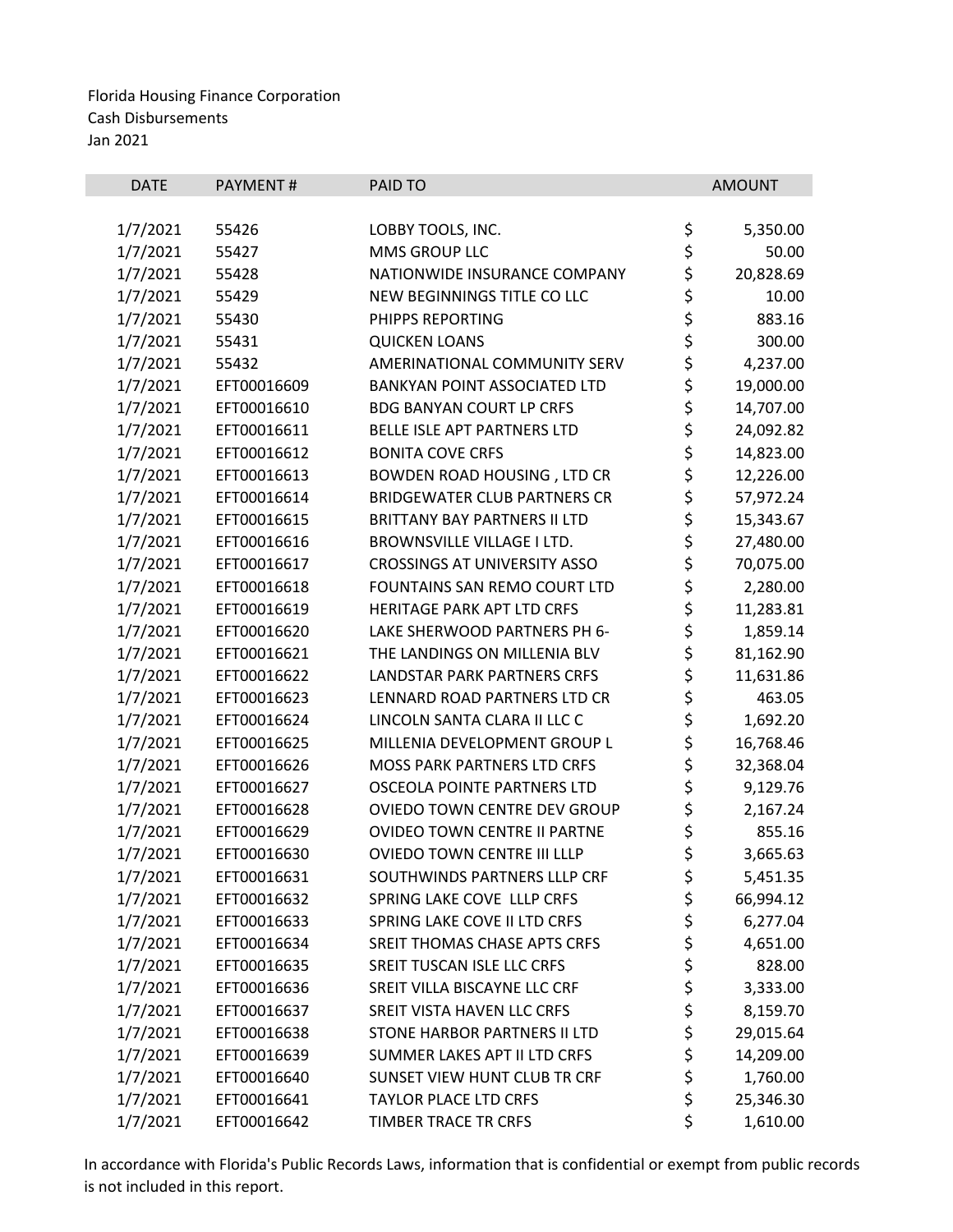| <b>DATE</b> | PAYMENT#    | PAID TO                             |          | <b>AMOUNT</b> |
|-------------|-------------|-------------------------------------|----------|---------------|
|             |             |                                     |          |               |
| 1/7/2021    | EFT00016643 | TIMBERLEAF APARTMENTS LTD CR        | \$       | 61,512.00     |
| 1/7/2021    | EFT00016644 | TIMBERLINE PARTNERS LTD CRFS        | \$       | 54,086.13     |
| 1/7/2021    | EFT00016645 | UNIVERSITY CLUB PARTNERS LTD        | \$<br>\$ | 3,561.87      |
| 1/7/2021    | EFT00016646 | URBAN EDGE APARTMENTS LTD CR        |          | 10,573.25     |
| 1/7/2021    | EFT00016647 | URBANK EDGE PARTNERS II LTD         | \$       | 34,042.49     |
| 1/7/2021    | EFT00016648 | VALENCIA VILLAGE PARTNERS LT        | \$<br>\$ | 1,563.09      |
| 1/7/2021    | EFT00016649 | <b>VILLAGE CARVER II CRFS</b>       |          | 21,812.00     |
| 1/7/2021    | EFT00016650 | <b>VILLAGE PARK SR HOUSING PART</b> | \$       | 834.99        |
| 1/7/2021    | EFT00016651 | <b>VILLAS DEL LAGO CRFS</b>         | \$       | 36,645.00     |
| 1/7/2021    | EFT00016652 | VINELAND LANDINGS PARTNERS L        | \$       | 119,825.31    |
| 1/7/2021    | EFT00016653 | VISTA PINES PARTNERS LTD CRF        | \$<br>\$ | 80,619.56     |
| 1/7/2021    | EFT00016654 | WESTWOOD PARK PARTNERS LTD C        |          | 141,807.07    |
| 1/8/2021    | <b>CASH</b> | <b>EQUALITY PARK, LLLP</b>          | \$       | 6,929.65      |
| 1/8/2021    | <b>CASH</b> | JACKSONVILLE CLEARING               | \$       | 104,384.33    |
| 1/8/2021    | EFT00016655 | BREVARD COUNTY BOCC HOUSING         | \$       | 54,610.95     |
| 1/8/2021    | EFT00016656 | CITY OF POMPANO BEACH - SHIP        | \$       | 139,830.00    |
| 1/8/2021    | EFT00016657 | <b>CLAY COUNTY BOCC</b>             | \$       | 5,685.46      |
| 1/8/2021    | EFT00016658 | <b>BROWNSVILLE VILLAGE I LTD.</b>   | \$       | 5,810.00      |
| 1/8/2021    | EFT00016659 | CABANA CLUB PRESERVATION LP         | \$<br>\$ | 8,951.00      |
| 1/8/2021    | EFT00016660 | <b>CAMEBRIDGE CLUB PARTNERS LTD</b> |          | 745.00        |
| 1/8/2021    | EFT00016661 | CENTRAL LANDINGS PARTNERS LT        | \$<br>\$ | 75,031.09     |
| 1/8/2021    | EFT00016662 | CENTRAL LANDINGS 83, LTD. C         |          | 22,630.91     |
| 1/8/2021    | EFT00016663 | CENTRO CAMPESINO FARMWORKER         | \$       | 15,448.00     |
| 1/8/2021    | EFT00016664 | <b>CONCORD COURT CREATIVE VILL</b>  | \$<br>\$ | 23,609.56     |
| 1/8/2021    | EFT00016665 | <b>DIXIE COURT III</b><br>CRFS1     |          | 13,302.00     |
| 1/8/2021    | EFT00016666 | DIXIE COURT APARTMENTS CRFS         | \$       | 17,760.00     |
| 1/8/2021    | EFT00016667 | DR. KENNEDY HOMES CRFS1             | \$       | 4,060.00      |
| 1/8/2021    | EFT00016668 | FOUNTAINS AT MILLENIA III, L        | \$       | 50,903.58     |
| 1/8/2021    | EFT00016669 | <b>GARDEN GROVE APT LTD CRFS</b>    | \$       | 15,983.55     |
| 1/8/2021    | EFT00016670 | HARVARD HOUSE LLC CRFS              | \$       | 5,310.00      |
| 1/8/2021    | EFT00016671 | HERON POND II VENTURE LP CRF        | \$       | 9,088.00      |
| 1/8/2021    | EFT00016672 | HERON POND I VENTURE LP CRF         | \$       | 15,315.00     |
| 1/8/2021    | EFT00016673 | HIGHMARK RESIDENTIAL LLC AAF        | \$       | 5,558.00      |
| 1/8/2021    | EFT00016674 | HTG ARBOR VIEW LLC CRFS             | \$       | 10,387.94     |
| 1/8/2021    | EFT00016675 | HTG FREEDOM LLC CRFS                | \$       | 14,823.21     |
| 1/8/2021    | EFT00016676 | HTG PINELLAS 2 LLC CRFS             | \$       | 11,271.35     |
| 1/8/2021    | EFT00016677 | HTG WELLINGTON FAMILY LLC CR        | \$       | 24,239.00     |
| 1/8/2021    | EFT00016678 | HTG WELLINGTONII LLC CRFS           | \$       | 12,795.00     |
| 1/8/2021    | EFT00016679 | HUDSON RIDGE LTD CRFS               | \$       | 9,419.00      |
| 1/8/2021    | EFT00016680 | HUNTERS RUN PARTNERS II LTD         | \$       | 48,836.47     |
| 1/8/2021    | EFT00016681 | KARIS VILLAGE LTD CRFS              | \$       | 15,200.00     |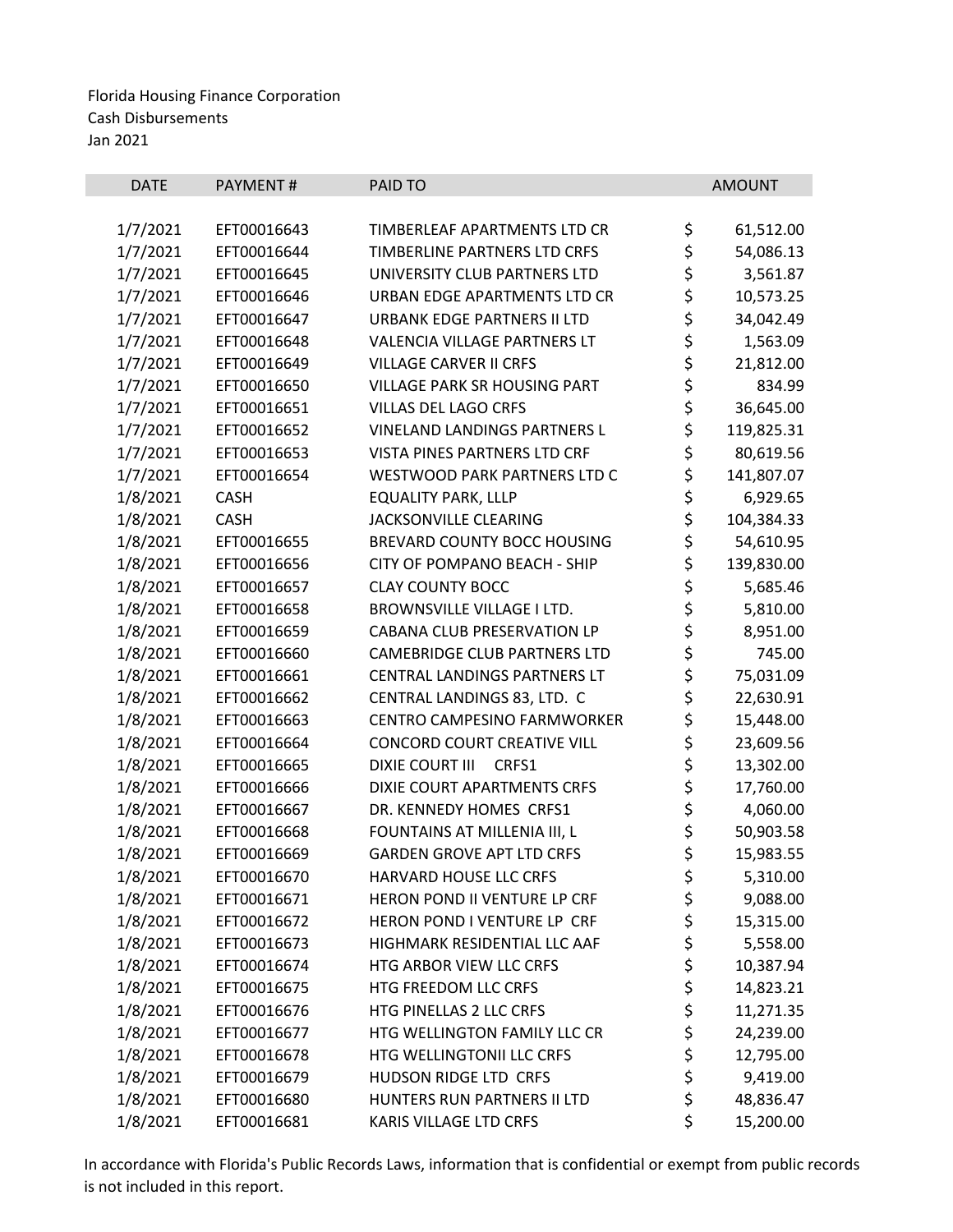| <b>DATE</b> | PAYMENT#    | PAID TO                             |          | <b>AMOUNT</b> |
|-------------|-------------|-------------------------------------|----------|---------------|
| 1/8/2021    | EFT00016682 | KATHLEEN POINTE PARTNERS LLL        | \$       | 54,870.42     |
| 1/8/2021    | EFT00016683 | KEYS AFFORDABLE DEV LLC 73 O        | \$       | 5,076.00      |
| 1/8/2021    | EFT00016684 | LAKEWOOD POINTE, LTD. CRF           |          | 36,438.39     |
| 1/8/2021    | EFT00016685 | LAMSON (MARINERS CAY) TR            | \$<br>\$ | 9,613.00      |
| 1/8/2021    | EFT00016686 | LEXINGTON COURT PARTNERS, LT        | \$       | 69,249.22     |
| 1/8/2021    | EFT00016687 | LINGO COVE PARTNERS, LTD.           | \$       | 58,606.67     |
| 1/8/2021    | EFT00016688 | MANATEE COVE LTD CRFS               | \$       | 1,881.00      |
| 1/8/2021    | EFT00016689 | MARTIN LAKESIDE APARTMENTS L        |          | 13,148.65     |
| 1/8/2021    | EFT00016690 | MBCDC MERIDIAN PL APTS LLC C        | \$<br>\$ | 10,704.00     |
| 1/8/2021    | EFT00016691 | MERIDIAN POINTE APARTMENTS L        | \$       | 16,225.00     |
| 1/8/2021    | EFT00016692 | MERRY PLACE AT PLEASANT CITY        | \$       | 14,411.00     |
| 1/8/2021    | EFT00016693 | MILLENIA CLUB PARTNERS LTD C        | \$       | 17,718.61     |
| 1/8/2021    | EFT00016694 | MOSS PARK PARTNERS LTD CRFS         |          | 1,121.91      |
| 1/8/2021    | EFT00016695 | NANTUCKET COVE PARTNERS LTD         | \$<br>\$ | 32,889.03     |
| 1/8/2021    | EFT00016696 | NORTHWEST GARDENS V CRFS            | \$       | 12,452.00     |
| 1/8/2021    | EFT00016697 | NOTRE DAME APARTMENTS LLC CR        | \$       | 10,500.00     |
| 1/8/2021    | EFT00016698 | PACIFICA LAUREL RIDGE CRFS          | \$       | 21,860.09     |
| 1/8/2021    | EFT00016699 | PACIFICA MIRA LAGOS LLC CRFS        | \$       | 40,410.00     |
| 1/8/2021    | EFT00016700 | PARC HILL APARTMENT PARTNERS        | \$       | 50,581.56     |
| 1/8/2021    | EFT00016701 | PARC HILL SENIOR LIVING PART        |          | 1,013.90      |
| 1/8/2021    | EFT00016702 | PASCO RICHEY WOODS, LTD. CR         | \$\$\$   | 9,041.89      |
| 1/8/2021    | EFT00016703 | PIER PARK PARTNERS, LTD. CR         |          | 41,798.57     |
| 1/8/2021    | EFT00016704 | PINNACLE AT HAMMOCK PLACE C         |          | 622.00        |
| 1/8/2021    | EFT00016705 | PROGRESSIVE KENSINGTON GARDE        | \$<br>\$ | 5,545.00      |
| 1/8/2021    | EFT00016706 | PROGRESSIVE KENSINGTON GARDE        | \$       | 830.00        |
| 1/8/2021    | EFT00016707 | ROLLING ACRES CLUB, L.L.L.P         | \$       | 37,411.30     |
| 1/8/2021    | EFT00016708 | ROLLING GREEN LTD CRFS              | \$       | 43,491.44     |
| 1/8/2021    | EFT00016709 | ROYALTON APARTMENTS LTD CRFS        | \$       | 2,672.50      |
| 1/8/2021    | EFT00016710 | <b>S&amp;R LTD CRFS</b>             | \$       | 75,405.44     |
| 1/8/2021    | EFT00016711 | THE ARC VILLAGE CRFS3               | \$       | 8,165.00      |
| 1/8/2021    | EFT00016712 | CAMERON PRESERVE LLC CRFS3          | \$       | 7,241.23      |
| 1/8/2021    | EFT00016713 | <b>COALITION LIFT INC CRFS3</b>     | \$       | 990.01        |
| 1/8/2021    | EFT00016714 | MCR APTS I LLC CASA MATIAS C        | \$       | 14,803.80     |
| 1/8/2021    | EFT00016715 | <b>VOLUNTEERS OF AMERICA OF FLO</b> | \$       | 2,706.02      |
| 1/8/2021    | EFT00016716 | <b>WARLEY PARK LTD CRFS3</b>        | \$       | 25,420.36     |
| 1/8/2021    | EFT00016717 | ACH BNYM TURST LOS ANGELES          | \$       | 15,685.66     |
| 1/8/2021    | EFT00016718 | AMERINATIONAL COMMUNITY SERV        | \$       | 195,016.73    |
| 1/8/2021    | EFT00016719 | <b>BILL GULLIFORD JR.</b>           | \$       | 172.98        |
| 1/8/2021    | EFT00016720 | FIRST HOUSING DEVELOPMENT CO        | \$       | 3,496.00      |
| 1/8/2021    | EFT00016721 | <b>GREATER LAKE CITY COMMUNITY</b>  | \$       | 12,302.16     |
| 1/8/2021    | EFT00016722 | LEADER MORTGAGE MASTER              | \$       | 517,500.00    |
|             |             |                                     |          |               |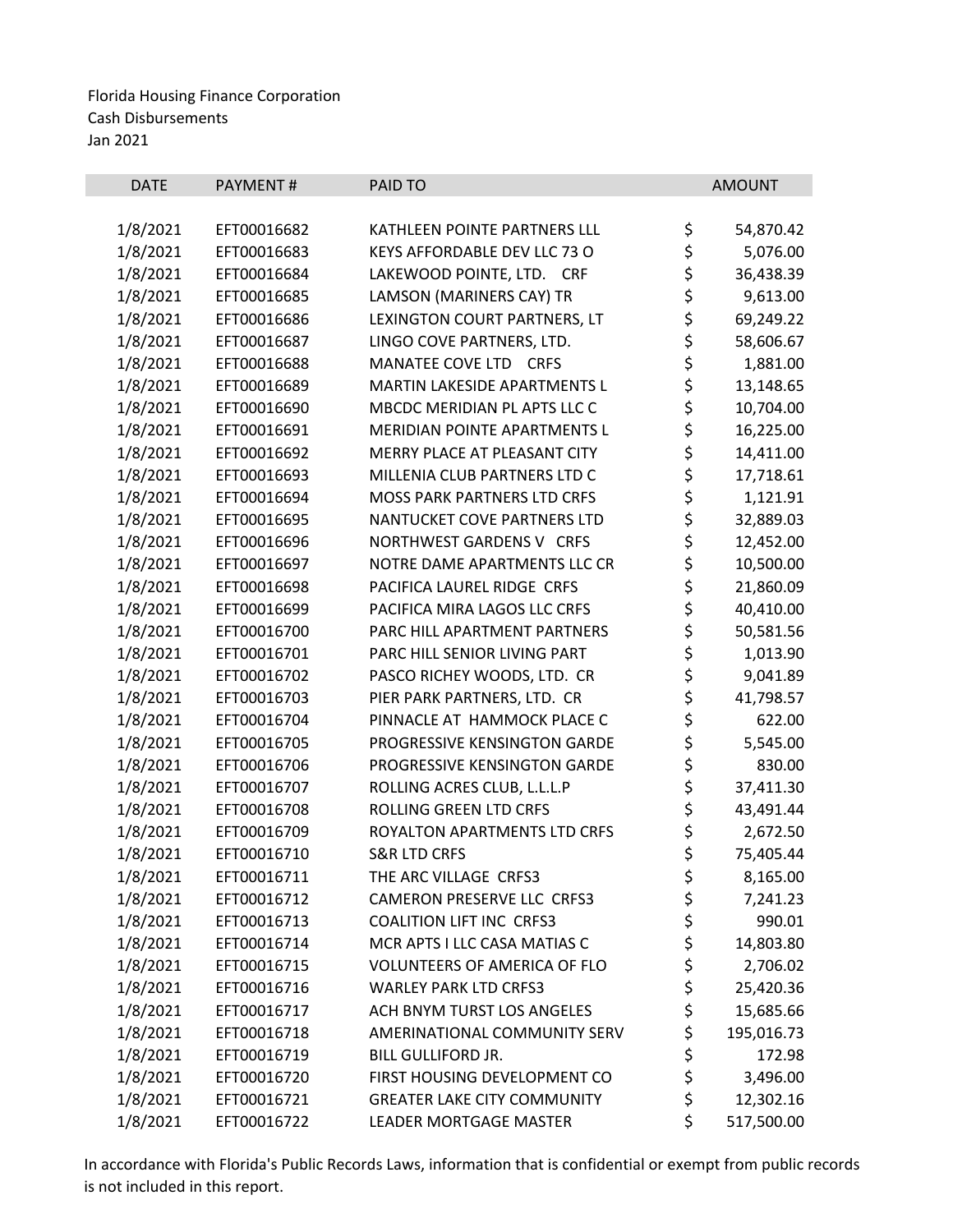| <b>DATE</b> | <b>PAYMENT#</b> | PAID TO                                                         |          | <b>AMOUNT</b> |
|-------------|-----------------|-----------------------------------------------------------------|----------|---------------|
|             |                 |                                                                 |          |               |
| 1/8/2021    | EFT00016723     | SELTZER MANAGEMENT GROUP, IN                                    | \$       | 74,847.45     |
| 1/8/2021    | EFT00016724     | <b>CSC TRIBRIDGE HOLDINGS LLC</b><br><b>ABILITY HOUSING INC</b> | \$<br>\$ | 97.50         |
| 1/11/2021   | <b>CASH</b>     |                                                                 |          | 317,552.10    |
| 1/11/2021   | <b>CASH</b>     | <b>ABILITY HOUSING INC</b>                                      | \$       | 416,134.43    |
| 1/11/2021   | CASH            | <b>BLUE GRIFFIN LLC</b>                                         | \$       | 110,206.28    |
| 1/11/2021   | <b>CASH</b>     | <b>DPR CONSTRUCTION GP</b>                                      | \$       | 791,990.00    |
| 1/11/2021   | <b>CASH</b>     | JACKSONVILLE CLEARING                                           | \$       | 42,183.30     |
| 1/11/2021   | <b>CASH</b>     | ROSEMARY VILLAGE APTS LLLP                                      | \$       | 120,803.41    |
| 1/11/2021   | EFT00016727     | CITY OF POMPANO BEACH - SHIP                                    | \$       | 1,705.09      |
| 1/12/2021   | 55433           | ALACHUA COUNTY CLERK OF COUR                                    | \$       | 10.00         |
| 1/12/2021   | 55434           | <b>BAY COUNTY CLERK OF COURT</b>                                | \$       | 10.00         |
| 1/12/2021   | 55435           | BREVARD COUNTY CLERK OF COUR                                    | \$       | 60.00         |
| 1/12/2021   | 55436           | <b>BROWARD COUNTY BOCC</b>                                      | \$       | 200.00        |
| 1/12/2021   | 55437           | CHARLOTTE COUNTY CLERK OF CO                                    | \$       | 10.00         |
| 1/12/2021   | 55438           | <b>CITRUS COUNTY CLERK OF COURT</b>                             | \$       | 10.00         |
| 1/12/2021   | 55439           | <b>CLAY COUNTY CLERK OF COURT</b>                               | \$       | 20.00         |
| 1/12/2021   | 55440           | <b>COLLIER COUNTY CLERK OF COUR</b>                             | \$       | 10.00         |
| 1/12/2021   | 55441           | DUVAL COUNTY CLERK OF COURT                                     | \$       | 80.00         |
| 1/12/2021   | 55442           | HERNANDO COUNTY CLERK OF COU                                    | \$       | 20.00         |
| 1/12/2021   | 55443           | HIGHLANDS COUNTY CLERK OF CO                                    | \$       | 10.00         |
| 1/12/2021   | 55444           | HILLSBOROUGH COUNTY CLERK OF                                    | \$       | 140.00        |
| 1/12/2021   | 55445           | INDIAN RIVER COUNTY CLERK OF                                    | \$       | 10.00         |
| 1/12/2021   | 55446           | JACKSON COUNTY CLERK OF COUR                                    | \$       | 10.00         |
| 1/12/2021   | 55447           | LAKE COUNTY CLERK OF COURT                                      | \$       | 20.00         |
| 1/12/2021   | 55448           | LEE COUNTY CLERK OF COURT                                       | \$       | 40.00         |
| 1/12/2021   | 55449           | LEON COUNTY CLERK OF COURT                                      | \$       | 20.00         |
| 1/12/2021   | 55450           | <b>MANATEE COUNTY CLERK OF COUR</b>                             | \$       | 40.00         |
| 1/12/2021   | 55451           | <b>MARION COUNTY CLERK OF COURT</b>                             | \$       | 40.00         |
| 1/12/2021   | 55452           | MIAMI-DADE COUNTY CLERK OF C                                    | \$       | 170.00        |
| 1/12/2021   | 55453           | NASSAU COUNTY CLERK OF COURT                                    | \$       | 10.00         |
| 1/12/2021   | 55454           | ORANGE COUNTY CLERK OF COURT                                    | \$       | 100.00        |
| 1/12/2021   | 55455           | OSCEOLA COUNTY CLERK OF COUR                                    | \$       | 40.00         |
| 1/12/2021   | 55456           | PALM BEACH COUNTY CLERK OF C                                    | \$       | 189.00        |
| 1/12/2021   | 55457           | PASCO COUNTY CLERK OF COURT                                     |          | 100.00        |
| 1/12/2021   | 55458           | PINELLAS COUNTY CLERK OF COU                                    | \$\$\$\$ | 70.00         |
| 1/12/2021   | 55459           | POLK COUNTY CLERK OF COURT                                      |          | 30.00         |
| 1/12/2021   | 55460           | PUTNAM COUNTY CLERK OF COURT                                    |          | 10.00         |
| 1/12/2021   | 55461           | SEMINOLE COUNTY CLERK OF COU                                    |          | 30.00         |
| 1/12/2021   | 55462           | ST. JOHNS COUNTY CLERK OF CO                                    | \$<br>\$ | 30.00         |
| 1/12/2021   | 55463           | ST. LUCIE COUNTY CLERK OF CO                                    | \$       | 30.00         |
| 1/12/2021   | 55464           | VOLUSIA COUNTY CLERK OF COUR                                    | \$       | 10.00         |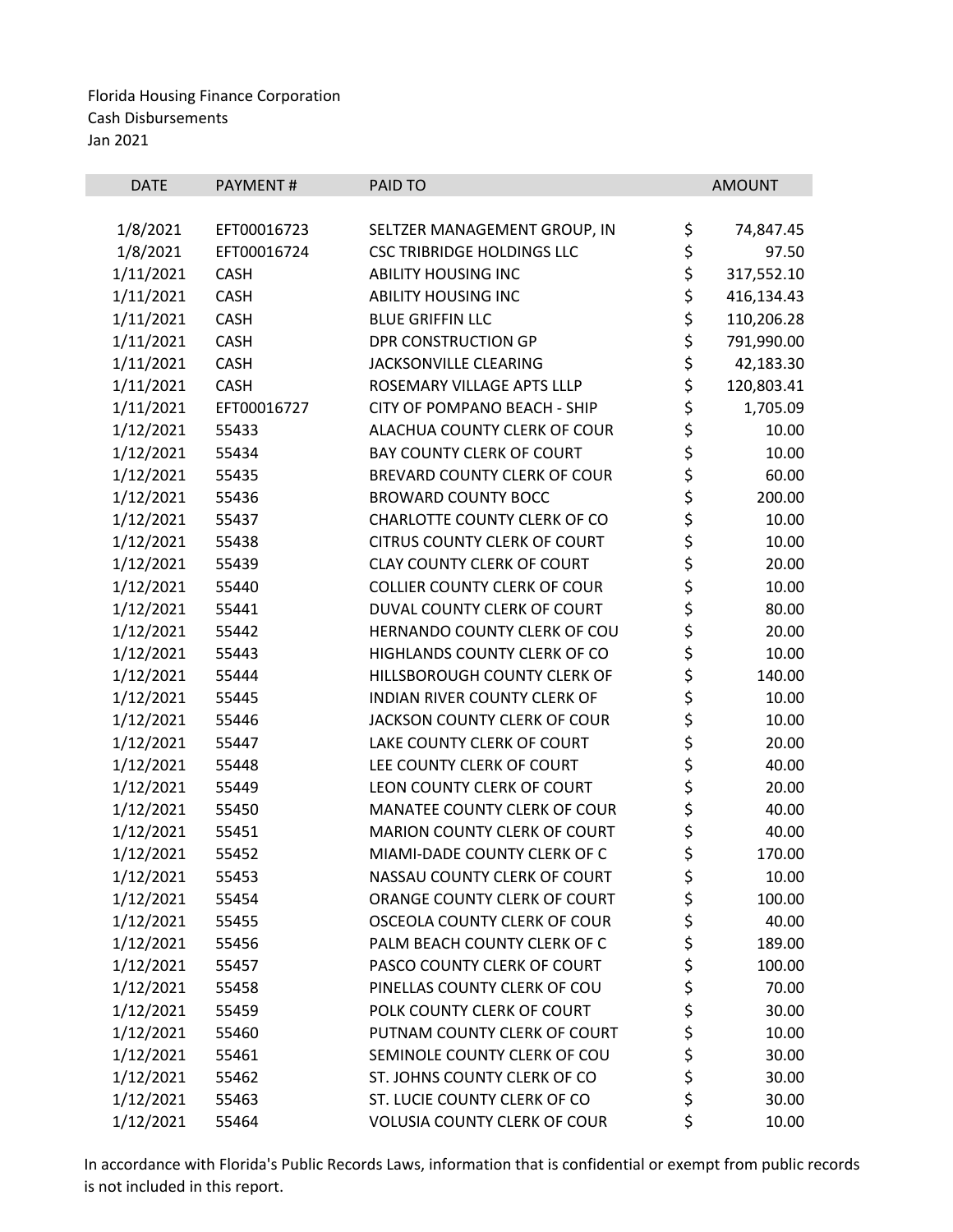| <b>DATE</b>            | PAYMENT#       | PAID TO                             |          | <b>AMOUNT</b>       |
|------------------------|----------------|-------------------------------------|----------|---------------------|
|                        |                |                                     |          |                     |
| 1/12/2021              | 55465<br>55466 | <b>WAKULLA COUNTY CLERK OF COUR</b> | \$       | 10.00               |
| 1/12/2021<br>1/12/2021 | <b>CASH</b>    | MIAMI-DADE COUNTY CLERK OF C        | \$<br>\$ | 200.00<br>24,228.53 |
|                        |                | EMERALD VILLAS PHASE TWO, LL        |          |                     |
| 1/12/2021<br>1/12/2021 | EFT00016728    | AMERINATIONAL COMMUNITY SERV        | \$<br>\$ | 1,025.00            |
|                        | EFT00016729    | <b>CAINE MITTER</b>                 |          | 37,500.00           |
| 1/12/2021              | EFT00016730    | FIRST HOUSING DEVELOPMENT CO        | \$       | 90,675.41           |
| 1/12/2021              | EFT00016731    | PUNTA GORDA HOUSING AUTHORIT        | \$       | 3,463.90            |
| 1/12/2021              | EFT00016732    | SELTZER MANAGEMENT GROUP, IN        | \$       | 245,510.39          |
| 1/12/2021              | EFT00016733    | <b>VILLA AURORA LLLP CRFS</b>       | \$       | 47,930.31           |
| 1/12/2021              | EFT00016734    | <b>VOLUNTEERS OF AMERICA OF FLO</b> | \$       | 4,432.14            |
| 1/12/2021              | EFT00016735    | <b>VOLUNTEERS OF AMERICA OF FL</b>  | \$<br>\$ | 5,593.78            |
| 1/12/2021              | EFT00016736    | ALLAHATTAH GARDENS LTD CRFS         |          | 1,201.00            |
| 1/12/2021              | EFT00016737    | AMC HTG I LTD CRFS                  | \$<br>\$ | 1,123.72            |
| 1/12/2021              | EFT00016738    | AMELIA COURT AT CREATIVE VIL        |          | 2,582.07            |
| 1/12/2021              | EFT00016739    | <b>AUTUMN PLACE CRFS</b>            | \$       | 12,181.00           |
| 1/12/2021              | EFT00016740    | <b>BLUE HUMPHREY ST LLC CRFS</b>    | \$<br>\$ | 868.00              |
| 1/12/2021              | EFT00016741    | <b>BLUE SKY BRANDON CRFS</b>        |          | 5,148.00            |
| 1/12/2021              | EFT00016742    | <b>CAMERON CREEK PRESERVATION L</b> | \$       | 1,059.18            |
| 1/12/2021              | EFT00016743    | <b>CONCORD COURT CREATIVE VILL</b>  | \$       | 69,213.04           |
| 1/12/2021              | EFT00016744    | SPT DOLPHIN CONGRESS PARK LL        | \$       | 34,071.00           |
| 1/12/2021              | EFT00016745    | THE COVE AT ST ANDREWS PARTN        | \$       | 33,993.50           |
| 1/12/2021              | EFT00016746    | <b>COVINGTON CLUB LLLP CRFS</b>     | \$       | 1,091.21            |
| 1/12/2021              | EFT00016747    | <b>CROSSINGS AT UNIVERSITY ASSO</b> | \$       | 30,066.00           |
| 1/12/2021              | EFT00016748    | FOUNTAINS FALKENBURG II LLLP        | \$       | 1,251.99            |
| 1/12/2021              | EFT00016749    | <b>FREEDOM GARDENS II CRFS</b>      | \$<br>\$ | 4,944.00            |
| 1/12/2021              | EFT00016750    | LAKE HARRIS COVE PARTNERS LT        |          | 15,465.67           |
| 1/12/2021              | EFT00016751    | <b>LAKE KATHY CRFS</b>              | \$       | 2,626.15            |
| 1/12/2021              | EFT00016752    | <b>LAKES AT SAN MARCOS CRFS</b>     | \$       | 1,475.71            |
| 1/12/2021              | EFT00016753    | <b>LAKESIDE COMMONS CRFS</b>        | \$       | 4,260.00            |
| 1/12/2021              | EFT00016754    | THE LANDINGS ON MILLENIA BLV        | \$       | 81,294.88           |
| 1/12/2021              | EFT00016755    | LENNARD ROAD PARTNERS LTD CR        | \$       | 4,970.19            |
| 1/12/2021              | EFT00016756    | LEXINGTON COURT PARTNERS, LT        | \$       | 14,648.31           |
| 1/12/2021              | EFT00016757    | LOFTS AT LAVILLA II LTD CRFS        | \$       | 948.00              |
| 1/12/2021              | EFT00016758    | SPT DOLPHIN MAGNOLIA PT LLC         | \$       | 19,524.00           |
| 1/12/2021              | EFT00016759    | MALABAR COVE LLLP CRFS              | \$       | 1,969.70            |
| 1/12/2021              | EFT00016760    | MCCORMACK BARON MANAGEMENT C        | \$       | 11,133.00           |
| 1/12/2021              | EFT00016761    | MERRY PLACE AT PLEASANT CITY        | \$       | 41,115.00           |
| 1/12/2021              | EFT00016762    | MILLENIA DEVELOPMENT GROUP L        | \$       | 3,395.55            |
| 1/12/2021              | EFT00016763    | MILLENIA CLUB PARTNERS LTD C        | \$       | 31,023.70           |
| 1/12/2021              | EFT00016764    | OSCEOLA POINTE PARTNERS LTD         | \$       | 9,152.31            |
| 1/12/2021              | EFT00016765    | OVIEDO TOWN CENTRE DEV GROUP        | \$       | 1,350.25            |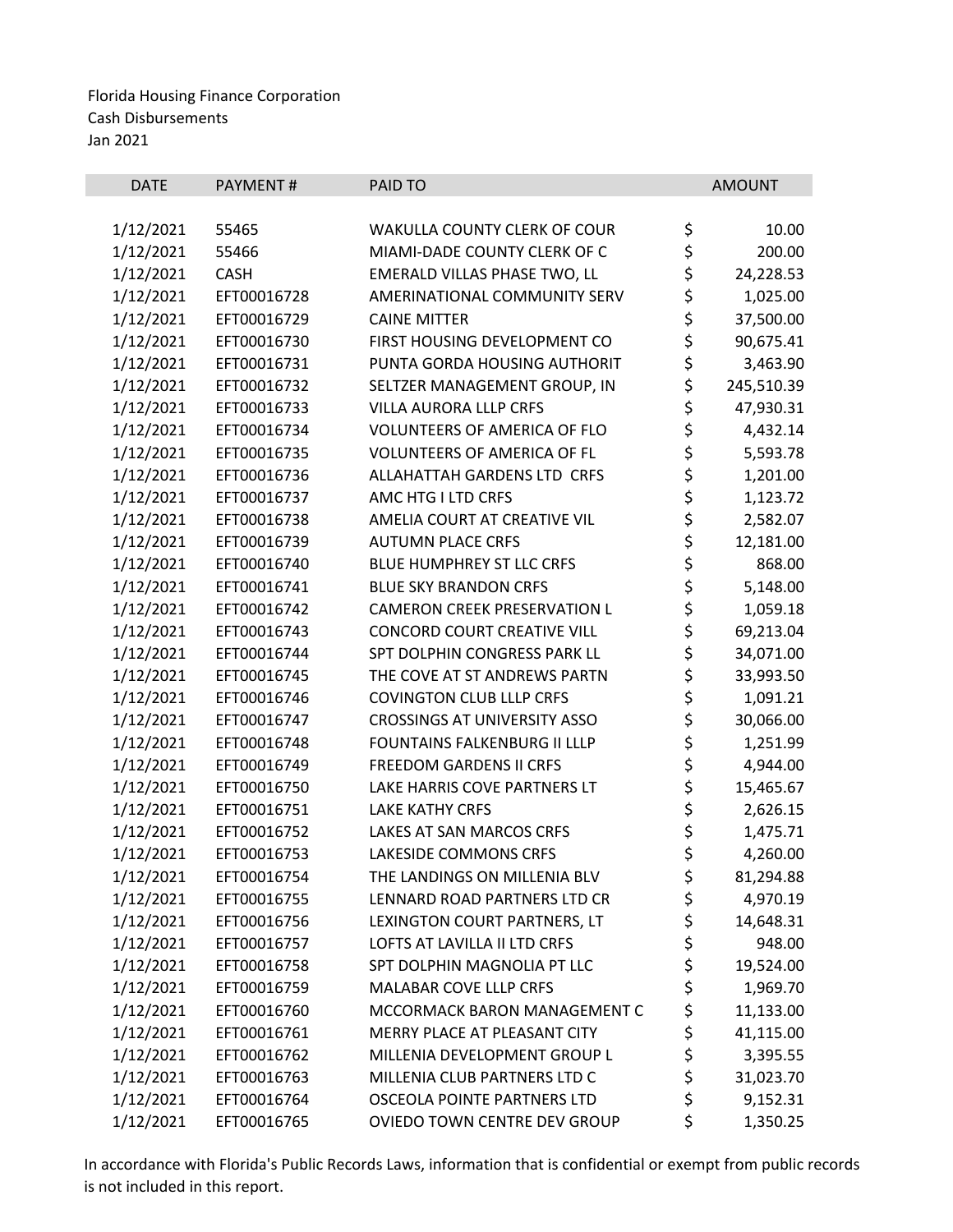| <b>DATE</b> | <b>PAYMENT#</b> | PAID TO                            | <b>AMOUNT</b>    |
|-------------|-----------------|------------------------------------|------------------|
|             |                 |                                    |                  |
| 1/12/2021   | EFT00016766     | OVIDEO TOWN CENTRE II PARTNE       | \$<br>850.56     |
| 1/12/2021   | EFT00016767     | OVIEDO TOWN CENTRE III LLLP        | \$<br>3,615.39   |
| 1/12/2021   | EFT00016768     | PINNACLE COVE LTD CRFS             | \$<br>4,495.00   |
| 1/12/2021   | EFT00016769     | PINNACLE AT HAMMOCK PLACE C        | \$<br>622.00     |
| 1/12/2021   | EFT00016770     | SPT DOLPHIN POINTE VISTA I L       | \$<br>3,742.00   |
| 1/12/2021   | EFT00016771     | SPT DOLPHIN POINTE VISTA II        | \$<br>12,534.00  |
| 1/12/2021   | EFT00016772     | ROLLING ACRES CLUB, L.L.L.P        | \$<br>5,661.11   |
| 1/12/2021   | EFT00016773     | SABAL RIDGE II CRFS                | \$<br>5,047.00   |
| 1/12/2021   | EFT00016774     | SANTA FE I CRFS                    | \$<br>19,625.00  |
| 1/12/2021   | EFT00016775     | SAS LEXINGTON CLUB SPRING AR       | \$<br>19,197.04  |
| 1/12/2021   | EFT00016776     | SAS SPRING ARBOR MANAGERS LL       | \$<br>21,912.95  |
| 1/12/2021   | EFT00016777     | SEVENTH AVE I LTD CRFS             | \$<br>1,057.00   |
| 1/12/2021   | EFT00016778     | SHA II SPRING HAVEN II CRFS        | \$<br>1,666.00   |
| 1/12/2021   | EFT00016779     | SLEEPY HOLLOW APTS LTD (LAUR       | \$<br>42,857.00  |
| 1/12/2021   | EFT00016780     | SLEEPY HOLLOW II LAUREL OAKS       | \$<br>30,232.00  |
| 1/12/2021   | EFT00016781     | SLIGH AVE APTS T/R CROSS CRE       | \$<br>5,000.00   |
| 1/12/2021   | EFT00016782     | SOUTHWINDS PARTNERS LLLP CRF       | \$<br>593.15     |
| 1/12/2021   | EFT00016783     | SPT DOLPHIN MADISON CHASE LL       | \$<br>33,965.00  |
| 1/12/2021   | EFT00016784     | SPT DOLPHIN MARINERS COVE LL       | \$<br>9,575.00   |
| 1/12/2021   | EFT00016785     | SPT DOLPHIN WATERFORD PT LLC       | \$<br>1,742.00   |
| 1/12/2021   | EFT00016786     | SPT DOLPHIN SPRING HARBOR LL       | \$<br>30,148.00  |
| 1/12/2021   | EFT00016787     | SPT DOLPHIN OSPREY RIDGE LLC       | \$<br>6,286.00   |
| 1/12/2021   | EFT00016788     | SPT DOLPHIN WEST POINTE LLC        | \$<br>7,052.00   |
| 1/12/2021   | EFT00016789     | SPT WAG WEDGEWOOD LLC CRFS         | \$<br>12,702.00  |
| 1/12/2021   | EFT00016790     | SPT WAH WENTWORTH I LLC CRFS       | \$<br>1,069.00   |
| 1/12/2021   | EFT00016791     | SPT WAH WESTCHESTER LLC CRFS       | \$<br>11,004.00  |
| 1/12/2021   | EFT00016792     | SPT WAH WHISPERING PINES LLC       | \$<br>3,271.06   |
| 1/12/2021   | EFT00016793     | SPT WAH WILMINGTON LLC CRFS        | \$<br>6,586.00   |
| 1/12/2021   | EFT00016794     | SPT WAH WINDCHASE LLC CRFS         | \$<br>1,818.00   |
| 1/12/2021   | EFT00016795     | SPT WAH WINDERMERE I LLC CRF       | \$<br>10,384.00  |
| 1/12/2021   | EFT00016796     | SREIT COURTNEY MANOR LLC CRF       | \$<br>64,769.03  |
| 1/12/2021   | EFT00016797     | SREIT LINDSEY TERRACE LLC C        | \$<br>1,009.00   |
| 1/12/2021   | EFT00016798     | SREIT MADELYN OAKS LLC CRFS        | \$<br>8,767.50   |
| 1/12/2021   | EFT00016799     | SREIT SPINNAKER REACH LLC CR       | \$<br>5,088.00   |
| 1/12/2021   | EFT00016800     | UNIVERSITY CLUB PARTNERS LTD       | \$<br>10,482.69  |
| 1/12/2021   | EFT00016801     | <b>VALENCIA PARK APTS LLC CRFS</b> | \$<br>5,051.00   |
| 1/12/2021   | EFT00016802     | VALENCIA VILLAGE PARTNERS LT       | \$<br>117,278.54 |
| 1/12/2021   | EFT00016803     | VILLA AURORA LLLP CRFS             | \$<br>1,026.00   |
| 1/12/2021   | EFT00016804     | <b>VILLAS DEL LAGO CRFS</b>        | \$<br>4,573.00   |
| 1/12/2021   | EFT00016805     | VISTA PARK PARTNERS LTD CRFS       | \$<br>152.71     |
| 1/12/2021   | EFT00016806     | <b>WATERFORD EAST PARTNERS LTD</b> | \$<br>335,377.03 |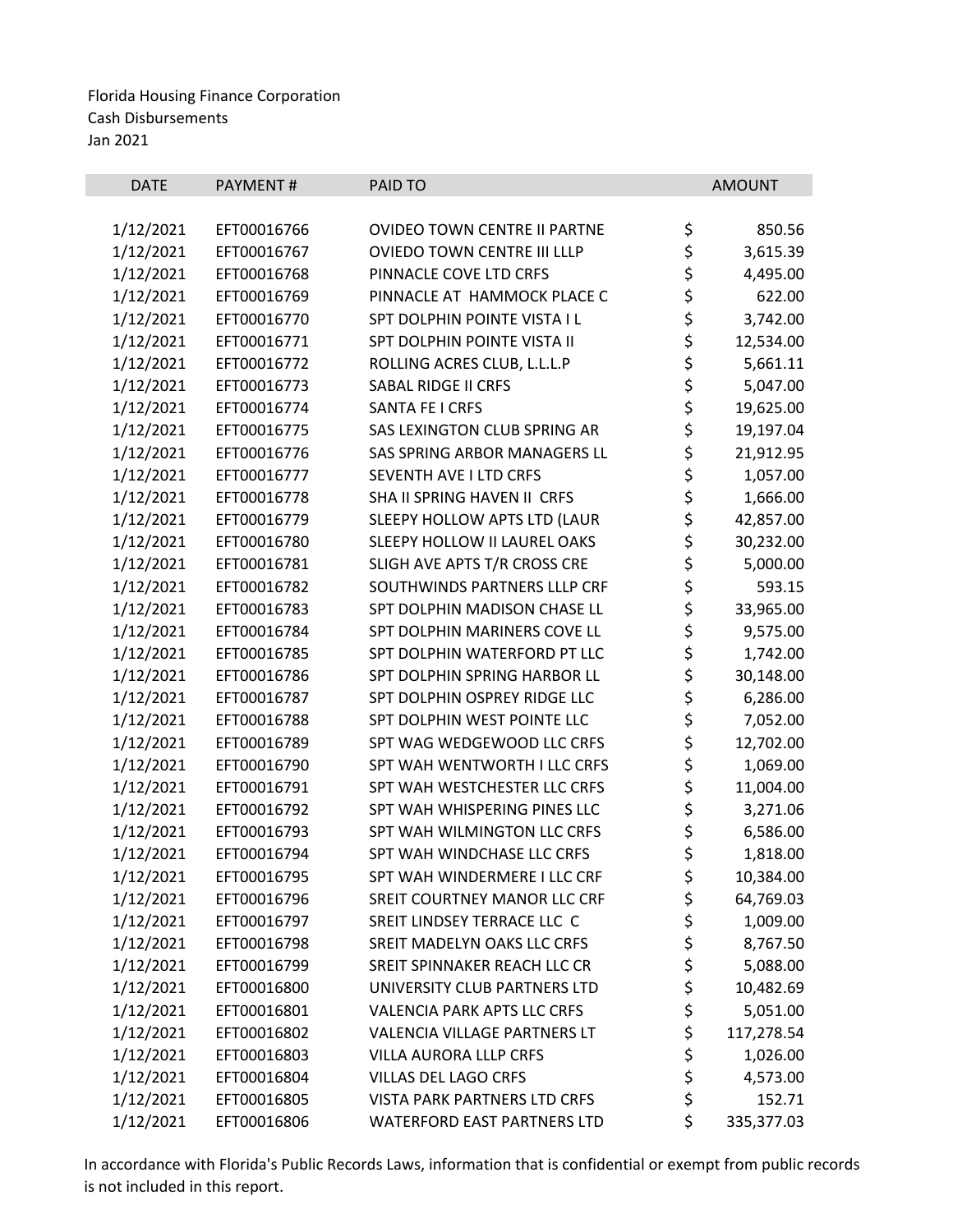| <b>DATE</b> | <b>PAYMENT#</b> | PAID TO                             |          | <b>AMOUNT</b> |
|-------------|-----------------|-------------------------------------|----------|---------------|
|             |                 |                                     |          |               |
| 1/12/2021   | EFT00016807     | <b>WICKHAM CLUB PARTNERS LTD CR</b> | \$       | 15,971.80     |
| 1/12/2021   | EFT00016808     | <b>WOODWINDS CRFS</b>               | \$       | 23,991.00     |
| 1/12/2021   | EFT00016809     | SPT WAH WYNGATE LLC CRFS            |          | 863.00        |
| 1/13/2021   | <b>CASH</b>     | BLUE BROADWAY 2, LLC                | さら       | 324,415.30    |
| 1/13/2021   | <b>CASH</b>     | BRISAS DEL ESTE PHASE TWO LL        |          | 30,852.06     |
| 1/13/2021   | <b>CASH</b>     | <b>MARQUIS PARTNERS LTD</b>         | \$       | 379,990.00    |
| 1/13/2021   | CASH            | MHP JORDAN BAYOU LLC                | \$       | 72,081.95     |
| 1/13/2021   | <b>CASH</b>     | U.S. BANK TRUST, N.A.               | \$       | 180,149.98    |
| 1/13/2021   | EFT00016810     | TIMBERLEAF APARTMENTS LTD CR        | \$       | 61,512.00     |
| 1/13/2021   | EFT00016811     | ROLLING ACRES CLUB, L.L.L.P         | \$       | 37,411.30     |
| 1/14/2021   | <b>CASH</b>     | <b>CITRUS TITLE COMPANY LLC</b>     | \$<br>\$ | 24,990.00     |
| 1/14/2021   | EFT00016812     | <b>CITY OF DAYTONA BEACH</b>        |          | 38,881.00     |
| 1/14/2021   | EFT00016813     | AMC HTG I LTD CRFS                  | \$<br>\$ | 421.27        |
| 1/14/2021   | EFT00016814     | <b>BROOKSIDE CRFS</b>               |          | 216.38        |
| 1/14/2021   | EFT00016815     | CENTRAL LANDINGS PARTNERS LT        | \$       | 38,364.23     |
| 1/14/2021   | EFT00016816     | THE COVE AT ST ANDREWS PARTN        | \$<br>\$ | 5,718.56      |
| 1/14/2021   | EFT00016817     | FL WESTGATE LLC CRFS                |          | 13,243.00     |
| 1/14/2021   | EFT00016818     | HTG FREEDOM LLC CRFS                | \$       | 135.00        |
| 1/14/2021   | EFT00016819     | KEYS AFFORDABLE DEV II LTD C        | \$       | 9,963.00      |
| 1/14/2021   | EFT00016820     | LAKEWOOD SHORES PARTNERS LTD        | \$       | 49,238.42     |
| 1/14/2021   | EFT00016821     | THE LANDINGS ON MILLENIA BLV        | \$<br>\$ | 898.19        |
| 1/14/2021   | EFT00016822     | LENNARD ROAD PARTNERS LTD CR        |          | 867.18        |
| 1/14/2021   | EFT00016823     | <b>NORTHWEST GARDENS III CRFS</b>   | \$\$\$   | 3,546.00      |
| 1/14/2021   | EFT00016824     | OSCEOLA POINTE PARTNERS LTD         |          | 804.66        |
| 1/14/2021   | EFT00016825     | OVIEDO TOWN CENTRE III LLLP         |          | 914.13        |
| 1/14/2021   | EFT00016826     | PALMS DEERFIELD BEACH LP CRF        | \$       | 26,983.00     |
| 1/14/2021   | EFT00016827     | PINNACLE PINES LTD CRFS             | \$       | 1,498.00      |
| 1/14/2021   | EFT00016828     | PINNALCE PLACE LTD CRFS             | \$       | 2,610.00      |
| 1/14/2021   | EFT00016829     | RICHMOND PINE LIMITED PARTNE        | \$       | 33,344.00     |
| 1/14/2021   | EFT00016830     | RIVERSIDE PARTNERS LTD OP CR        | \$       | 24,958.41     |
| 1/14/2021   | EFT00016831     | SAN MARCO ASSOCIATES LTD CRF        | \$       | 849.00        |
| 1/14/2021   | EFT00016832     | SANTA FE II CRFS                    | \$       | 27,413.50     |
| 1/14/2021   | EFT00016833     | SILVER HILLS OWNER LLC CRFS         | \$       | 5,279.00      |
| 1/14/2021   | EFT00016834     | SPT AVALON RESERVE LLC CRFS         | \$       | 4,452.00      |
| 1/14/2021   | EFT00016835     | SPT DOLPHIN BUENA VISTA I LL        | \$       | 2,743.00      |
| 1/14/2021   | EFT00016836     | SPT DOLPHIN BUENA VISTA II L        | \$       | 863.00        |
| 1/14/2021   | EFT00016837     | SPT DOLPHIN MADISON COMMONS         | \$       | 14,670.00     |
| 1/14/2021   | EFT00016838     | SPT DOLPHIN GLEN OAKS LLC CR        | \$       | 113,245.00    |
| 1/14/2021   | EFT00016839     | SPT HIDDEN CREEK LLC CRFS           | \$       | 14,755.00     |
| 1/14/2021   | EFT00016840     | SPT DOLPHIN HOMESTEAD COLONY        | \$       | 92,880.85     |
| 1/14/2021   | EFT00016841     | SPT DOLPHIN METRO PLACE I LL        | \$       | 15,679.00     |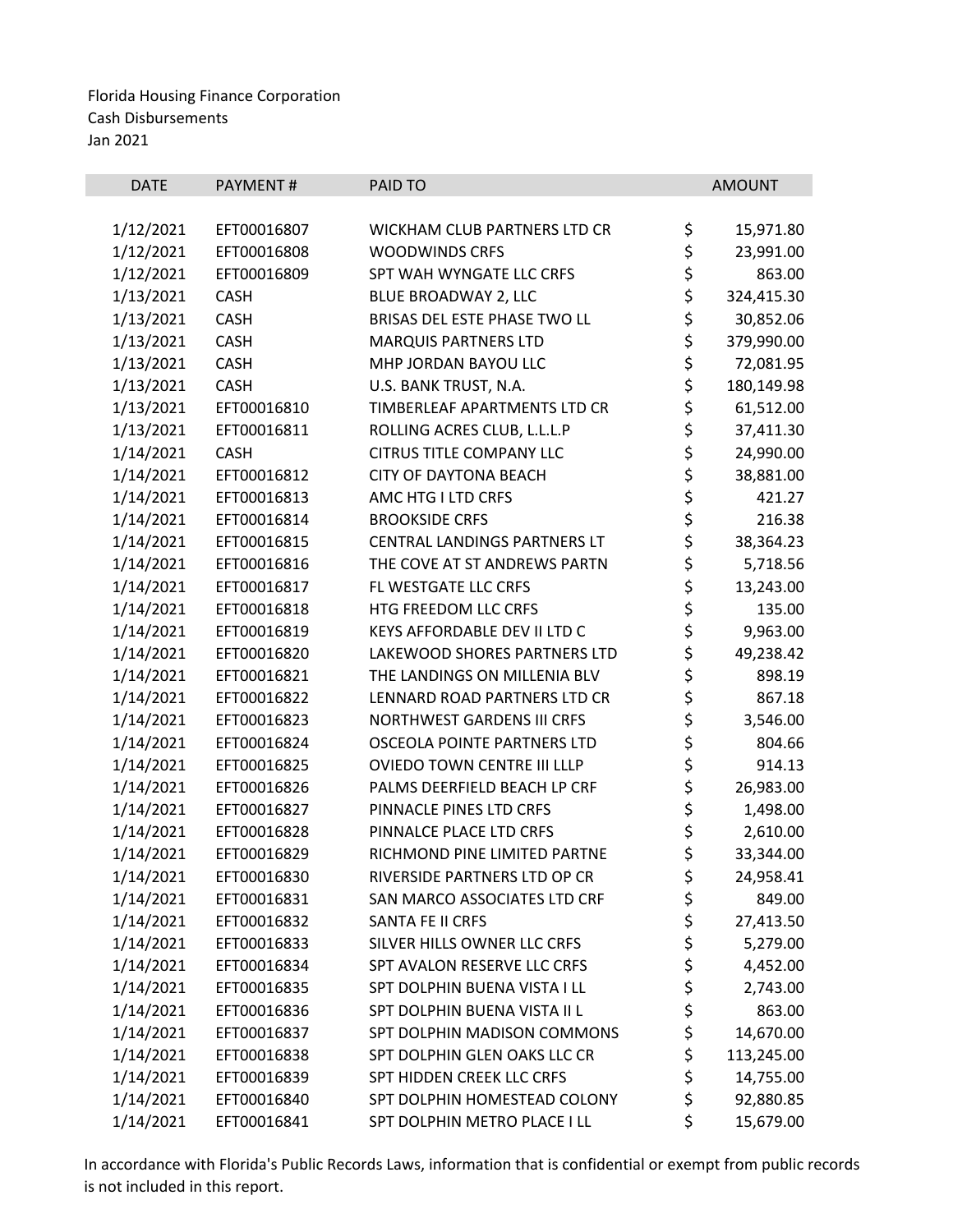| <b>DATE</b> | PAYMENT#    | PAID TO                             |          | <b>AMOUNT</b> |
|-------------|-------------|-------------------------------------|----------|---------------|
|             |             |                                     |          |               |
| 1/14/2021   | EFT00016842 | SPT DOLPHIN METRO PLACE II          | \$       | 4,559.00      |
| 1/14/2021   | EFT00016843 | SPT PALMETTO TRACE LLC CRFS         | \$       | 7,461.00      |
| 1/14/2021   | EFT00016844 | SPT DOLPHIN PROVIDENCE RESER        | \$<br>\$ | 8,940.00      |
| 1/14/2021   | EFT00016845 | SPT DOLPHIN SAND LAKE LLC CR        |          | 8,947.00      |
| 1/14/2021   | EFT00016846 | SPT WAH WENTWORTH II LLC            | \$       | 15,638.00     |
| 1/14/2021   | EFT00016847 | SPT WAH WESTCHASE LLC CRFS          | \$       | 7,915.00      |
| 1/14/2021   | EFT00016848 | SPT WHISPERING WOODS LLC CRF        | \$       | 13,365.00     |
| 1/14/2021   | EFT00016849 | SPT WOODCREST LLC CRFS              | \$       | 1,382.00      |
| 1/14/2021   | EFT00016850 | SREIT FALCON TRACE LLC CRFS         | \$       | 28,742.36     |
| 1/14/2021   | EFT00016851 | SREIT GRAND COURT LLC CRFS          | \$       | 11,391.30     |
| 1/14/2021   | EFT00016852 | SREIT ROYAL POINCIANA LLC C         | \$<br>\$ | 2,324.00      |
| 1/14/2021   | EFT00016853 | STRATFORD POINT APTS LTD CRF        |          | 6,113.00      |
| 1/14/2021   | EFT00016854 | TIMBERLEAF APARTMENTS LTD CR        | \$<br>\$ | 7,640.00      |
| 1/14/2021   | EFT00016855 | UNIVERSITY COVE PARTNERS OPE        |          | 97,204.45     |
| 1/14/2021   | EFT00016856 | <b>VALENCIA PARK APTS LLC CRFS</b>  | \$       | 1,033.00      |
| 1/14/2021   | EFT00016857 | <b>WAHNETA PALMS CRFS</b>           | \$       | 7,196.00      |
| 1/14/2021   | EFT00016858 | <b>WATERSIDE APT LTD CRFS</b>       | \$       | 75,855.00     |
| 1/14/2021   | EFT00016859 | WICKHAM CLUB PARTNERS LTD CR        | \$       | 8,275.84      |
| 1/15/2021   | <b>CASH</b> | <b>ABILITY HOUSING INC</b>          | \$       | 100,806.57    |
| 1/15/2021   | <b>CASH</b> | LIBERTY SQUARE PHASE 3 LLC          | \$       | 235,831.11    |
| 1/15/2021   | <b>CASH</b> | SP LAKE LLC                         | \$       | 58,930.58     |
| 1/15/2021   | CASH        | VENETIAN WALK PARTNERS II, L        | \$       | 114,296.72    |
| 1/15/2021   | EFT00016860 | LEE VISTA CLUB PARTNERS LTD         | \$       | 3,894.91      |
| 1/15/2021   | EFT00016861 | MARABELLA COVE II LLLP CRFS         | \$       | 39,343.90     |
| 1/15/2021   | EFT00016862 | <b>NORTHWEST GARDENS III CRFS</b>   | \$       | 10,242.00     |
| 1/15/2021   | EFT00016863 | <b>NORTHWEST GARDENS I CRFS</b>     | \$       | 1,020.00      |
| 1/15/2021   | EFT00016864 | <b>GULF COUNTY LOCAL HOUSING AS</b> | \$       | 1,820,000.00  |
| 1/15/2021   | EFT00016865 | <b>CITIVIEW APARTMENTS INC CRFS</b> | \$       | 104,392.88    |
| 1/15/2021   | EFT00016866 | THE GRAHAM AT GRACEPPOINT CR        | \$       | 57,791.02     |
| 1/15/2021   | EFT00016867 | SOCIETY OF ST VINCENT DE PAU        | \$       | 75,261.61     |
| 1/15/2021   | EFT00016868 | EAP CONSULTANTS, INC.               | \$       | 378.59        |
| 1/15/2021   | EFT00016869 | MEDCOM BENEFIT SOLUTIONS            | \$       | 256.50        |
| 1/15/2021   | EFT00016870 | PINELLAS AFFORDABLE LIVING I        | \$       | 346,457.93    |
| 1/15/2021   | EFT00016871 | SELTZER MANAGEMENT GROUP, IN        | \$       | 67,756.30     |
| 1/15/2021   | EFT00016872 | AMERINATIONAL COMMUNITY SERV        | \$       | 13,845.38     |
| 1/15/2021   | EFT00016873 | LEADER MORTGAGE MASTER              | \$       | 771,700.00    |
| 1/15/2021   | EFT00016874 | FIRST HOUSING DEVELOPMENT CO        | \$       | 1,901.38      |
| 1/19/2021   | 11921       | AFLAC, INC.                         | \$       | 5,151.40      |
| 1/19/2021   | 192060046   | HUB INTERNATIONAL FLORIDA           | \$       | 158,037.00    |
| 1/19/2021   | EFT00016875 | BLUE ANGEL LP STODDERT PL CR        | \$       | 37,486.00     |
| 1/19/2021   | EFT00016876 | MILLENIA DEVELOPMENT GROUP L        | \$       | 2,639.33      |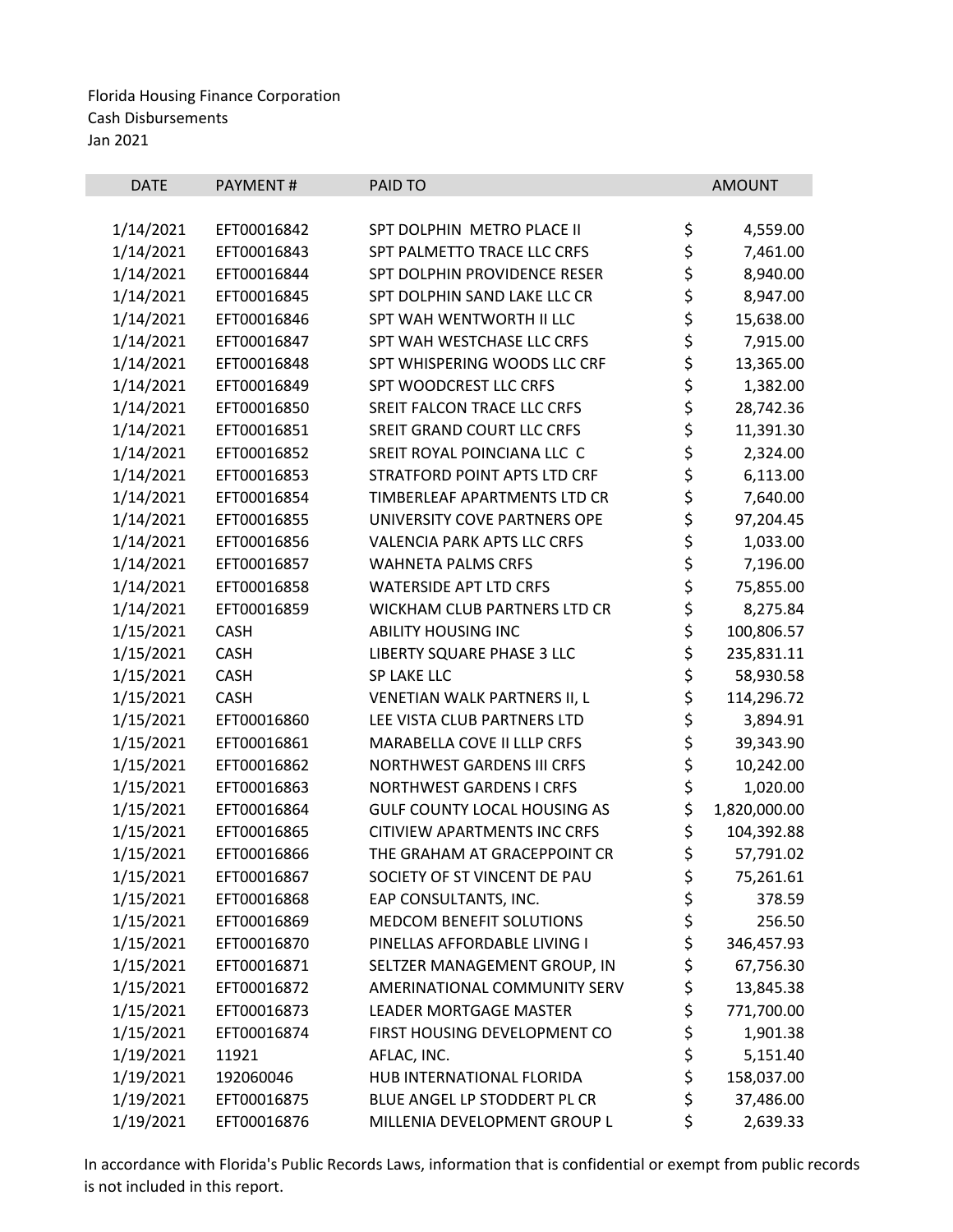| <b>DATE</b> | PAYMENT#    | PAID TO                             |             | <b>AMOUNT</b> |
|-------------|-------------|-------------------------------------|-------------|---------------|
| 1/19/2021   | EFT00016877 | <b>S&amp;R LTD CRFS</b>             | \$          | 1,386.94      |
| 1/19/2021   | EFT00016878 | TIMBERLINE PARTNERS LTD CRFS        |             | 2,451.13      |
| 1/20/2021   | 55467       | APPRAISAL INSTITUTE REMITTAN        | \$\$\$      | 1,377.00      |
| 1/20/2021   | 55468       | <b>ARTEZIA</b>                      |             | 24.00         |
| 1/20/2021   | 55469       | <b>AUDITBOARD INC</b>               | \$          | 23,500.00     |
| 1/20/2021   | 55470       | ALACHUA COUNTY CLERK OF COUR        |             | 10.00         |
| 1/20/2021   | 55471       | BREVARD COUNTY CLERK OF COUR        |             | 20.00         |
| 1/20/2021   | 55472       | DUVAL COUNTY CLERK OF COURT         |             | 10.00         |
| 1/20/2021   | 55473       | <b>GADSDEN COUNTY CLERK OF COUR</b> | \$\$\$\$    | 10.00         |
| 1/20/2021   | 55474       | OKALOOSA COUNTY CLERK OF COU        |             | 10.00         |
| 1/20/2021   | 55475       | ORANGE COUNTY CLERK OF COURT        | \$\$\$      | 10.00         |
| 1/20/2021   | 55476       | PINELLAS COUNTY CLERK OF COU        |             | 10.00         |
| 1/20/2021   | 55477       | SEMINOLE COUNTY CLERK OF COU        |             | 10.00         |
| 1/20/2021   | 55478       | <b>COMMISSION FOR FL LAW ENFORC</b> | \$<br>\$    | 600.00        |
| 1/20/2021   | 55479       | <b>FEDERAL EXPRESS CORP</b>         | \$          | 534.07        |
| 1/20/2021   | 55480       | MCDOWELL HOUSING PARTNERS LL        | \$          | 3,000.00      |
| 1/20/2021   | 55481       | NABORS, GIBLIN & NICKERSON,         | \$          | 599.50        |
| 1/20/2021   | 55482       | NH&RA                               | \$          | 199.00        |
| 1/20/2021   | 55483       | OFFICE DEPOT                        |             | 15.65         |
| 1/20/2021   | 55484       | RISK MANAGEMENT ASSOCIATION         | \$ \$ \$ \$ | 75.00         |
| 1/20/2021   | 55485       | <b>TOSHIBA FINANCIAL SERVICES</b>   |             | 381.31        |
| 1/20/2021   | 55486       | UNIVERSITY OF FLORIDA BOARD         |             | 189,000.00    |
| 1/20/2021   | 55487       | THOMSON REUTERS-WEST                |             | 1,933.11      |
| 1/20/2021   | <b>CASH</b> | HTG PALMS LLC                       | \$<br>\$    | 240,006.52    |
| 1/20/2021   | <b>CASH</b> | SP TOWER LLP                        | \$          | 570,077.33    |
| 1/20/2021   | <b>CASH</b> | <b>VOLUNTEERS OF AMERICA FL OP</b>  | \$          | 219,122.09    |
| 1/20/2021   | EFT00016879 | <b>ABILITY MAYFAIR II LLC</b>       | \$          | 25,822.07     |
| 1/20/2021   | EFT00016880 | <b>ABILITY MERCY LLC CRFS3</b>      | \$          | 44,704.16     |
| 1/20/2021   | EFT00016881 | THE GRAHAM AT GRACEPPOINT CR        | \$          | 504.69        |
| 1/20/2021   | EFT00016882 | HARDING VILLAGE LTD CRFS3           | \$          | 12,424.85     |
| 1/20/2021   | EFT00016883 | FIRST HOUSING DEVELOPMENT CO        | \$          | 184,126.88    |
| 1/20/2021   | EFT00016884 | SELTZER MANAGEMENT GROUP, IN        | \$          | 93,132.92     |
| 1/20/2021   | EFT00016885 | <b>BANK OF AMERICA</b>              | \$          | 67,494.44     |
| 1/21/2021   | 162455      | FIDELITY NATIONAL TITLE OF F        | \$          | 24,990.00     |
| 1/21/2021   | EFT00016886 | <b>CITY OF TAMPA</b>                | \$          | 2,701.60      |
| 1/21/2021   | EFT00016887 | SPT DOLPHIN CONGRESS PARK LL        | \$          | 34,071.00     |
| 1/21/2021   | EFT00016888 | SPT DOLPHIN MAGNOLIA PT LLC         | \$          | 19,524.00     |
| 1/21/2021   | EFT00016889 | SPT DOLPHIN POINTE VISTA I L        | \$          | 3,742.00      |
| 1/21/2021   | EFT00016890 | SPT DOLPHIN POINTE VISTA II         | \$          | 12,534.00     |
| 1/21/2021   | EFT00016891 | SPT DOLPHIN MADISON CHASE LL        | \$          | 33,965.00     |
| 1/21/2021   | EFT00016892 | SPT DOLPHIN MARINERS COVE LL        | \$          | 9,575.00      |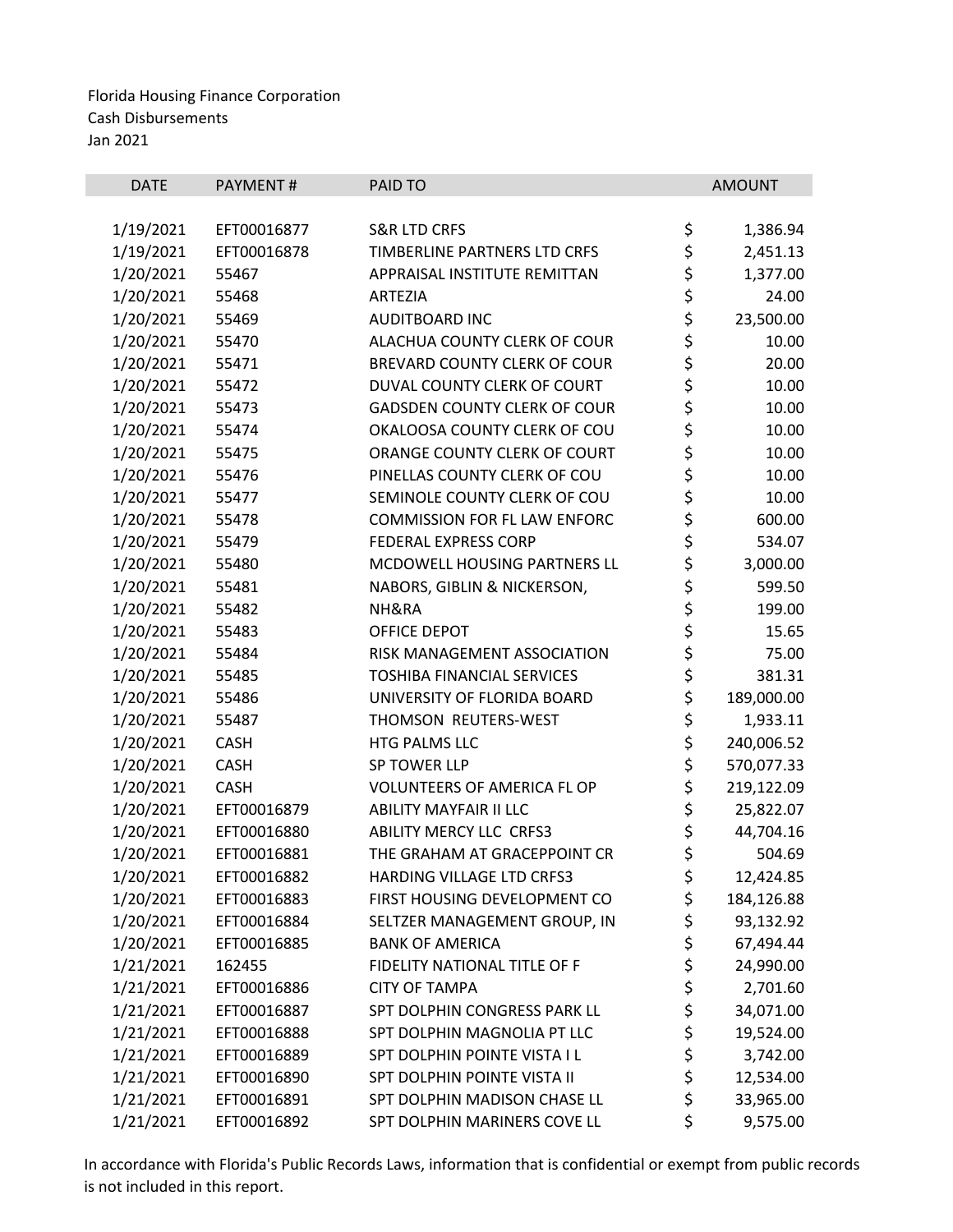| <b>DATE</b> | PAYMENT#    | PAID TO                             |          | <b>AMOUNT</b> |
|-------------|-------------|-------------------------------------|----------|---------------|
|             |             |                                     |          |               |
| 1/21/2021   | EFT00016893 | SPT DOLPHIN WATERFORD PT LLC        | \$       | 1,742.00      |
| 1/21/2021   | EFT00016894 | SPT DOLPHIN SPRING HARBOR LL        | \$       | 30,148.00     |
| 1/21/2021   | EFT00016895 | SPT DOLPHIN OSPREY RIDGE LLC        |          | 6,286.00      |
| 1/21/2021   | EFT00016896 | SPT DOLPHIN WEST POINTE LLC         |          | 7,052.00      |
| 1/21/2021   | EFT00016897 | SPT HIDDEN CREEK LLC CRFS           | やややや     | 2,939.00      |
| 1/21/2021   | EFT00016898 | SPT DOLPHIN METRO PLACE I LL        |          | 4,202.00      |
| 1/21/2021   | EFT00016899 | SPT DOLPHIN METRO PLACE II          |          | 1,324.00      |
| 1/21/2021   | EFT00016900 | SPT DOLPHIN SAND LAKE LLC CR        | \$<br>\$ | 4,155.00      |
| 1/21/2021   | EFT00016901 | WICKHAM CLUB PARTNERS LTD CR        |          | 6,302.52      |
| 1/21/2021   | EFT00016902 | SPT AVALON RESERVE LLC CRFS         | \$\$\$   | 4,452.00      |
| 1/21/2021   | EFT00016903 | SPT DOLPHIN BUENA VISTA I LL        |          | 2,743.00      |
| 1/21/2021   | EFT00016904 | SPT DOLPHIN BUENA VISTA II L        |          | 863.00        |
| 1/21/2021   | EFT00016905 | SPT DOLPHIN MADISON COMMONS         | \$<br>\$ | 14,670.00     |
| 1/21/2021   | EFT00016906 | SPT DOLPHIN GLEN OAKS LLC CR        |          | 113,245.00    |
| 1/21/2021   | EFT00016907 | SPT HIDDEN CREEK LLC CRFS           | ややや やや   | 14,755.00     |
| 1/21/2021   | EFT00016908 | SPT DOLPHIN METRO PLACE I LL        |          | 15,679.00     |
| 1/21/2021   | EFT00016909 | SPT DOLPHIN METRO PLACE II          |          | 4,559.00      |
| 1/21/2021   | EFT00016910 | SPT PALMETTO TRACE LLC CRFS         |          | 7,461.00      |
| 1/21/2021   | EFT00016911 | SPT DOLPHIN PROVIDENCE RESER        |          | 8,940.00      |
| 1/21/2021   | EFT00016912 | SPT DOLPHIN SAND LAKE LLC CR        |          | 8,947.00      |
| 1/21/2021   | EFT00016913 | ROLLING ACRES CLUB, L.L.L.P         | \$<br>\$ | 5,661.11      |
| 1/22/2021   | CASH        | <b>CAMPUS TOWER APTS LLLP</b>       |          | 56,410.64     |
| 1/22/2021   | <b>CASH</b> | <b>JACKSONVILLE CLEARING</b>        | \$<br>\$ | 130,287.06    |
| 1/22/2021   | <b>CASH</b> | PINELLAS AFFORDABLE LIVING I        |          | 238,195.80    |
| 1/22/2021   | EFT00016914 | SPT DOLPHIN HOMESTEAD COLONY        | \$       | 92,880.85     |
| 1/22/2021   | EFT00016918 | ABILITY LONDONTOWNE MM LLC C        | \$       | 40,043.50     |
| 1/22/2021   | EFT00016919 | ABILITY MAYFAIR II LLC CRFS3        | \$       | 6,730.71      |
| 1/22/2021   | EFT00016920 | CAPITAL HEALTH PLAN, INC.           | \$       | 154,158.48    |
| 1/22/2021   | EFT00016921 | CORAL BAY COVE, LLC                 | \$       | 1,194,800.00  |
| 1/22/2021   | EFT00016922 | FIRST HOUSING DEVELOPMENT CO        | \$       | 3,596.00      |
| 1/22/2021   | EFT00016923 | <b>LEADER MORTGAGE MASTER</b>       | \$       | 892,500.00    |
| 1/22/2021   | EFT00016924 | <b>CITRUS COUNTY ASSOCIATION FO</b> | \$       | 145,641.61    |
| 1/22/2021   | EFT00016925 | STATE OF FLORIDA, DEPT OF FI        |          | 2,932.54      |
| 1/25/2021   | 55488       | <b>BROWARD COUNTY BOCC</b>          | \$<br>\$ | 10.00         |
| 1/25/2021   | 55489       | <b>CLAY COUNTY CLERK OF COURT</b>   | \$       | 10.00         |
| 1/25/2021   | 55490       | DUVAL COUNTY CLERK OF COURT         |          | 20.00         |
| 1/25/2021   | 55491       | HILLSBOROUGH COUNTY CLERK OF        | \$<br>\$ | 30.00         |
| 1/25/2021   | 55492       | LEVY COUNTY CLERK OF COURTS         | \$       | 10.00         |
| 1/25/2021   | 55493       | MIAMI-DADE COUNTY CLERK OF C        | \$       | 20.00         |
| 1/25/2021   | 55494       | NASSAU COUNTY CLERK OF COURT        | \$       | 10.00         |
| 1/25/2021   | 55495       | ORANGE COUNTY CLERK OF COURT        | \$       | 10.00         |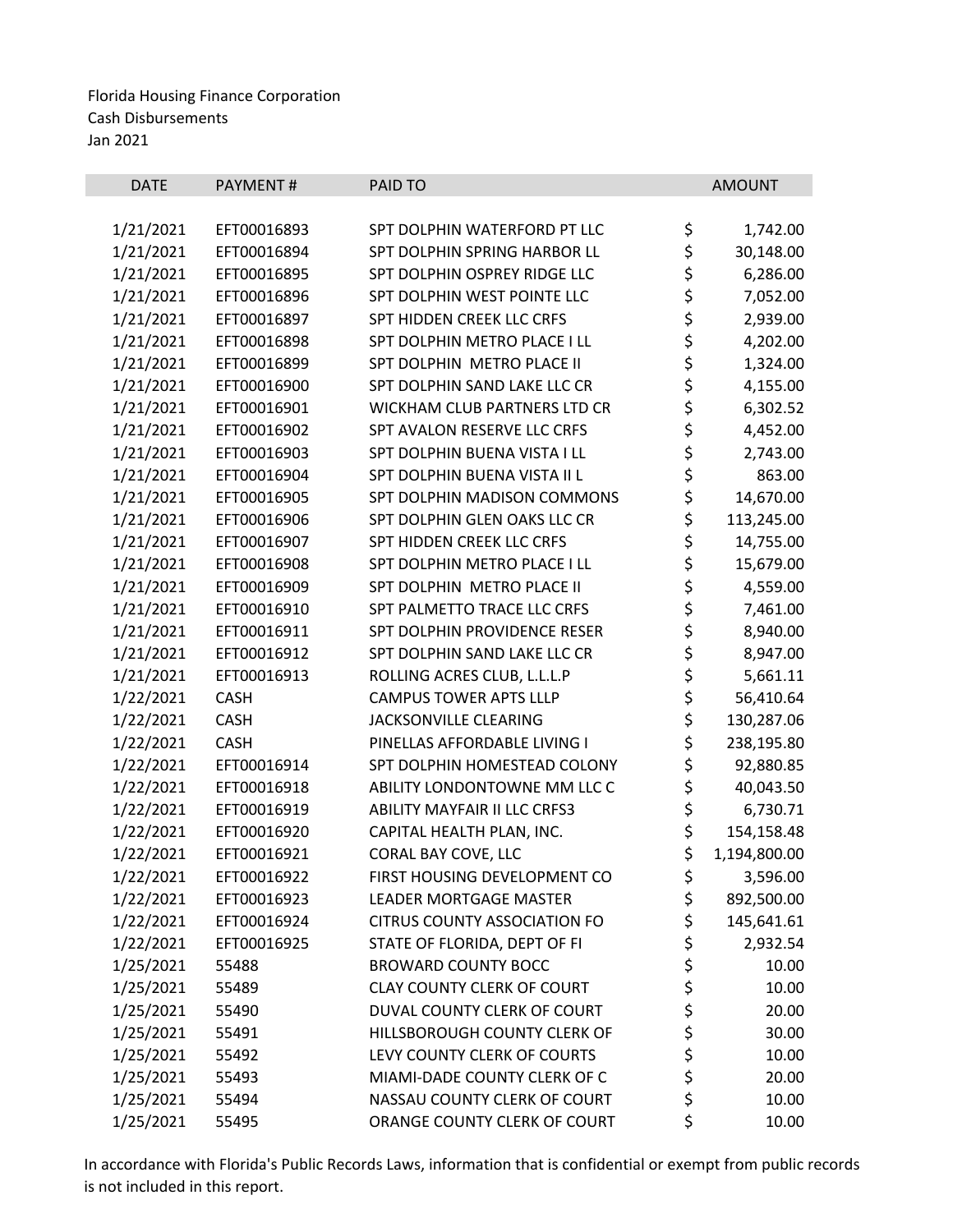| <b>DATE</b> | PAYMENT#    | PAID TO                             |          | <b>AMOUNT</b> |
|-------------|-------------|-------------------------------------|----------|---------------|
|             |             |                                     |          |               |
| 1/25/2021   | 55496       | PASCO COUNTY CLERK OF COURT         | \$       | 10.00         |
| 1/25/2021   | 55497       | PINELLAS COUNTY CLERK OF COU        | \$       | 30.00         |
| 1/25/2021   | 55498       | POLK COUNTY CLERK OF COURT          | \$       | 10.00         |
| 1/25/2021   | 55499       | SARASOTA COUNTY CLERK OF COU        | \$<br>\$ | 10.00         |
| 1/25/2021   | 55500       | SEMINOLE COUNTY CLERK OF COU        |          | 10.00         |
| 1/25/2021   | 55501       | ST. JOHNS COUNTY CLERK OF CO        | \$       | 10.00         |
| 1/25/2021   | CASH        | <b>BLUE CASL II LLC</b>             | \$       | 314,047.31    |
| 1/25/2021   | CASH        | HIGHLANDS COUNTY HOUSING AUT        | \$       | 300,990.13    |
| 1/25/2021   | <b>CASH</b> | JACKSONVILLE CLEARING               | \$       | 158,854.56    |
| 1/25/2021   | <b>CASH</b> | <b>QUARRY BIG COPPITT III LTD</b>   | \$       | 223,018.29    |
| 1/26/2021   | <b>CASH</b> | <b>APPLE TITLE LTD</b>              | \$       | 24,990.00     |
| 1/26/2021   | CASH        | <b>CRYSTAL COVE HOUSING PARTNER</b> | \$       | 735,405.09    |
| 1/26/2021   | <b>CASH</b> | <b>JACKSONVILLE CLEARING</b>        | \$       | 329,887.74    |
| 1/26/2021   | EFT00016926 | ALACHUA COUNTY HOUSING AUTHO        | \$       | 33,951.50     |
| 1/27/2021   | 55502       | ALACHUA COUNTY CLERK OF COUR        | \$       | 20.00         |
| 1/27/2021   | 55503       | <b>BAY COUNTY CLERK OF COURT</b>    | \$       | 20.00         |
| 1/27/2021   | 55504       | BREVARD COUNTY CLERK OF COUR        | \$       | 120.00        |
| 1/27/2021   | 55505       | <b>BROWARD COUNTY BOCC</b>          | \$       | 240.00        |
| 1/27/2021   | 55506       | CHARLOTTE COUNTY CLERK OF CO        | \$<br>\$ | 10.00         |
| 1/27/2021   | 55507       | <b>CITRUS COUNTY CLERK OF COURT</b> |          | 10.00         |
| 1/27/2021   | 55508       | <b>CLAY COUNTY CLERK OF COURT</b>   | \$<br>\$ | 40.00         |
| 1/27/2021   | 55509       | DUVAL COUNTY CLERK OF COURT         |          | 80.00         |
| 1/27/2021   | 55510       | ESCAMBIA COUNTY CLERK OF COU        | \$       | 50.00         |
| 1/27/2021   | 55511       | FLAGLER COUNTY CLERK OF COUR        | \$<br>\$ | 30.00         |
| 1/27/2021   | 55512       | <b>GADSDEN COUNTY CLERK OF COUR</b> |          | 10.00         |
| 1/27/2021   | 55513       | <b>GLADES COUNTY CLERK OF COURT</b> | \$       | 20.00         |
| 1/27/2021   | 55514       | HENDRY COUNTY CLERK OF CIRCU        | \$       | 10.00         |
| 1/27/2021   | 55515       | HERNANDO COUNTY CLERK OF COU        | \$       | 20.00         |
| 1/27/2021   | 55516       | HIGHLANDS COUNTY CLERK OF CO        | \$       | 30.00         |
| 1/27/2021   | 55517       | HILLSBOROUGH COUNTY CLERK OF        | \$       | 190.00        |
| 1/27/2021   | 55518       | INDIAN RIVER COUNTY CLERK OF        | \$       | 20.00         |
| 1/27/2021   | 55519       | LAKE COUNTY CLERK OF COURT          | \$       | 10.00         |
| 1/27/2021   | 55520       | LEE COUNTY CLERK OF COURT           | \$       | 60.00         |
| 1/27/2021   | 55521       | MANATEE COUNTY CLERK OF COUR        | \$       | 30.00         |
| 1/27/2021   | 55522       | MARION COUNTY CLERK OF COURT        | \$       | 30.00         |
| 1/27/2021   | 55523       | MIAMI-DADE COUNTY CLERK OF C        | \$<br>\$ | 200.00        |
| 1/27/2021   | 55524       | NASSAU COUNTY CLERK OF COURT        |          | 10.00         |
| 1/27/2021   | 55525       | ORANGE COUNTY CLERK OF COURT        | \$       | 190.00        |
| 1/27/2021   | 55526       | OSCEOLA COUNTY CLERK OF COUR        | \$       | 30.00         |
| 1/27/2021   | 55527       | PALM BEACH COUNTY CLERK OF C        | \$       | 151.20        |
| 1/27/2021   | 55528       | PASCO COUNTY CLERK OF COURT         | \$       | 90.00         |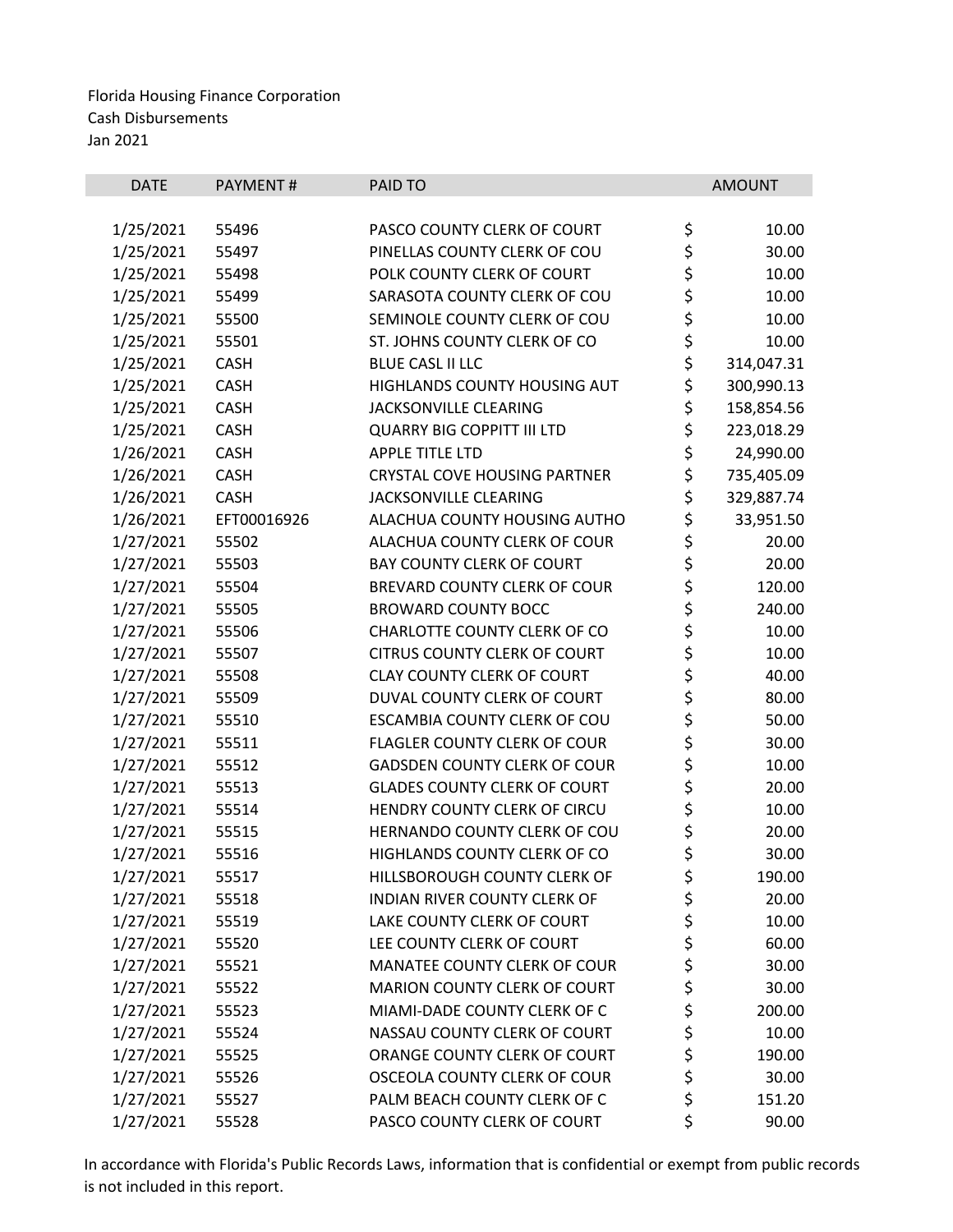| <b>DATE</b> | PAYMENT#    | PAID TO                             |            | <b>AMOUNT</b> |
|-------------|-------------|-------------------------------------|------------|---------------|
|             |             |                                     |            |               |
| 1/27/2021   | 55529       | PINELLAS COUNTY CLERK OF COU        | \$         | 80.00         |
| 1/27/2021   | 55530       | POLK COUNTY CLERK OF COURT          | \$         | 50.00         |
| 1/27/2021   | 55531       | SANTA ROSA COUNTY CLERK OF C        | \$\$\$     | 10.00         |
| 1/27/2021   | 55532       | SARASOTA COUNTY CLERK OF COU        |            | 50.00         |
| 1/27/2021   | 55533       | SEMINOLE COUNTY CLERK OF COU        |            | 50.00         |
| 1/27/2021   | 55534       | ST. JOHNS COUNTY CLERK OF CO        | \$\$\$\$   | 20.00         |
| 1/27/2021   | 55535       | ST. LUCIE COUNTY CLERK OF CO        |            | 40.00         |
| 1/27/2021   | 55536       | SUMTER COUNTY CLERK OF COURT        |            | 10.00         |
| 1/27/2021   | 55537       | <b>VOLUSIA COUNTY CLERK OF COUR</b> |            | 40.00         |
| 1/27/2021   | 55538       | MIAMI-DADE COUNTY CLERK OF C        | \$         | 200.00        |
| 1/27/2021   | <b>CASH</b> | HTG VALENCIA LLC                    | \$         | 390,157.92    |
| 1/27/2021   | CASH        | JACKSONVILLE CLEARING               | \$         | 445,990.29    |
| 1/27/2021   | CASH        | SUNSET POINTE ASSOCIATES, LT        | \$<br>\$   | 404,093.00    |
| 1/28/2021   | 6318        | NORTH FLORIDA EDUCATIONAL DE        |            | 366.67        |
| 1/28/2021   | 55539       | <b>ARTEZIA</b>                      | \$         | 28.00         |
| 1/28/2021   | 55540       | BRENTWOOD CLUB ON MILLENIA          |            | 6,689.57      |
| 1/28/2021   | 55541       | <b>BAY COUNTY CLERK OF COURT</b>    |            | 10.00         |
| 1/28/2021   | 55542       | <b>GADSDEN COUNTY CLERK OF COUR</b> | \$\$\$\$\$ | 10.00         |
| 1/28/2021   | 55543       | ORANGE COUNTY CLERK OF COURT        |            | 10.00         |
| 1/28/2021   | 55544       | PINELLAS COUNTY CLERK OF COU        |            | 10.00         |
| 1/28/2021   | 55545       | SARASOTA COUNTY CLERK OF COU        | \$<br>\$   | 10.00         |
| 1/28/2021   | 55546       | <b>CORPORATION FOR SUPPORTIVE H</b> |            | 2,700.00      |
| 1/28/2021   | 55547       | <b>FEDERAL EXPRESS CORP</b>         | \$\$\$     | 294.90        |
| 1/28/2021   | 55548       | <b>GREATAMERICA FINANCIAL SERVI</b> |            | 1,278.00      |
| 1/28/2021   | 55549       | LANDINGS ON MILLENIA BLVD LT        |            | 4,162.08      |
| 1/28/2021   | 55550       | OFFICE DEPOT                        | \$         | 204.67        |
| 1/28/2021   | 55551       | REGATTA BAY PARTNERS LTD            | \$         | 4,444.16      |
| 1/28/2021   | 128211      | SIMPLEFILE LC                       | \$         | 268.00        |
| 1/28/2021   | <b>CASH</b> | BRISAS DEL ESTE PHASE TWO LL        | \$         | 85,520.61     |
| 1/28/2021   | CASH        | BRISAS DEL RIO APTS LLC             | \$         | 140,259.86    |
| 1/28/2021   | <b>CASH</b> | TALLAHASSEE TITLE GROUP LLC         | \$         | 24,990.00     |
| 1/29/2021   | 210128      | PRINCIPAL LIFE INSURANCE COM        | \$         | 22,992.86     |
| 1/29/2021   | <b>CASH</b> | <b>CITRUS TITLE COMPANY LLC</b>     | \$         | 24,990.00     |
| 1/29/2021   | <b>CASH</b> | JACKSONVILLE CLEARING               | \$         | 11,300.45     |
| 1/29/2021   | CASH        | LIBERTY SQUARE PHASE 3 LLC          | \$         | 239,462.22    |
| 1/29/2021   | <b>CASH</b> | <b>MARATHON KEY HOUSING PARTNER</b> | \$         | 257,593.15    |
| 1/29/2021   | <b>CASH</b> | ROSEMARY VILLAGE APTS LLLP          | \$         | 175,966.99    |
| 1/29/2021   | <b>CASH</b> | STATE OF FLORIDA DEPT OF FIN        | \$         | 30,000,000.00 |
| 1/29/2021   | EFT00016927 | LAKE COUNTY BOCC                    | \$         | 378,602.00    |
| 1/29/2021   | EFT00016928 | LAKE COUNTY BOCC                    | \$         | 142,174.00    |
| 1/29/2021   | EFT00016929 | LAKE COUNTY BOCC                    | \$         | 145,476.00    |